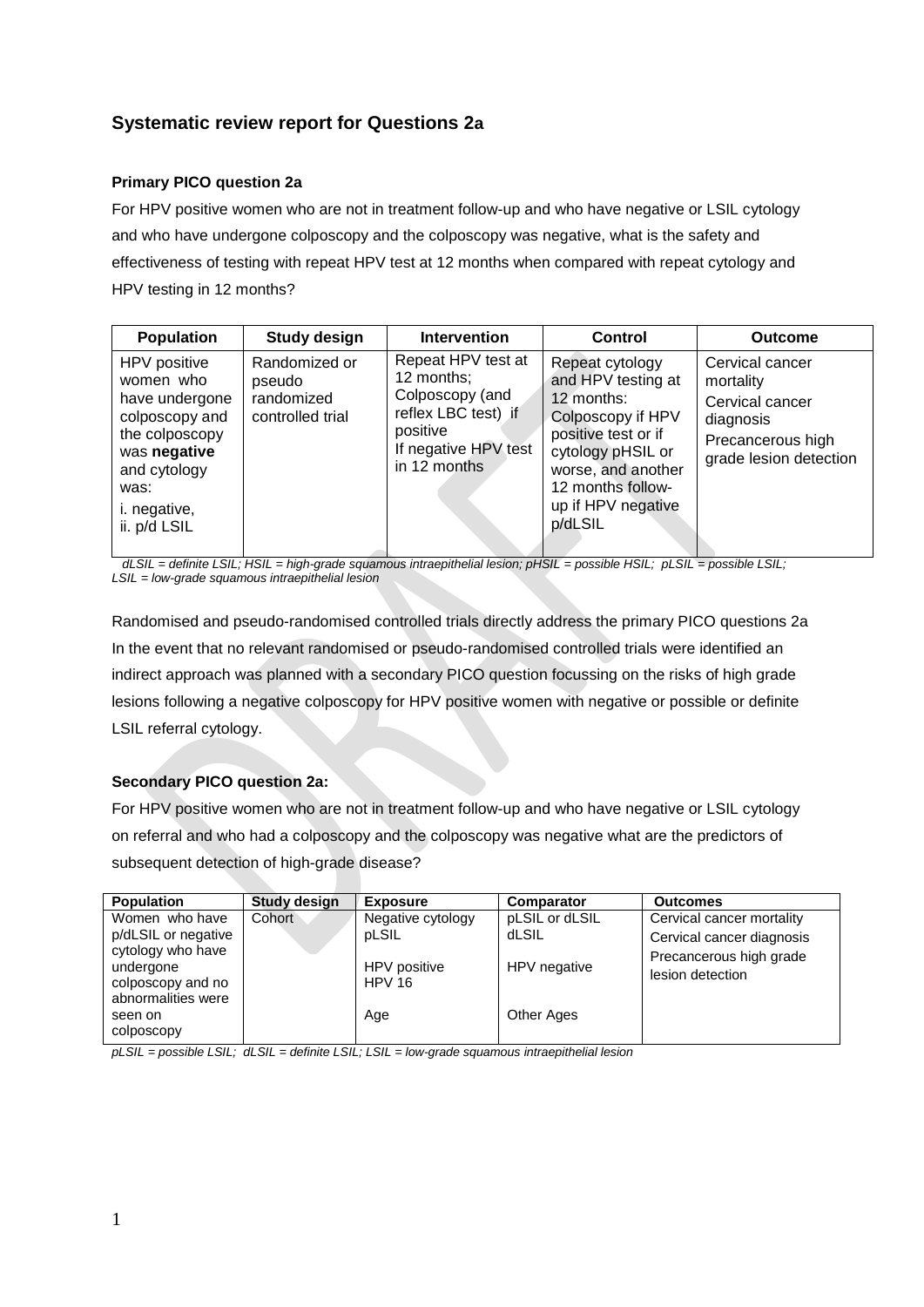#### **Definitions**

**A negative colposcopy** is a colposcopy in which no abnormalities are seen: it does not include the subsequent reports on any biopsy taken.

#### **Borderline nuclear abnormalities** or **borderline dyskaryosis (**British Society for Clinical Cytology)

*Post 2008*: considered equivalent to atypical squamous cell, undetermined significance (ASC-US) in the Bethesda 2001 reporting system which is considered equivalent to possible LSIL (pLSIL) in the Australian modified Bethesda reporting system.

*Pre 2009:* included atypical squamous cells cannot exclude HSIL (ASC-H) which is considered equivalent to possible HSIL (pHSIL) in the Australian modified Bethesda reporting system and borderline changes in endocervical cells. (Denton KJ et al., (2008) The revised BSCC terminology for abnormal cervical cytology. Cytopathology 19: 137-157)

**Mild dyskaryosis** (British Society for Clinical Cytology) considered equivalent to low-grade squamous intraepithelial lesion (LSIL) in the Bethesda 2001 reporting system which is considered equivalent to definite LSIL (dLSIL) in the Australian modified Bethesda reporting system; renamed **low-grade dyskaryosis** in 2008. (Denton KJ et al., (2008) The revised BSCC terminology for abnormal cervical cytology. Cytopathology 19: 137-157)

### **1. Methods**

#### **1.1. Searches for existing relevant guidelines**

Relevant guidelines from 2005 onwards were identified by scanning the citations identified by the literature search and searching the National Guideline Clearinghouse [\(http://guideline.gov/\)](http://guideline.gov/) and the Guidelines Resource Centre [\(www.cancerview.ca\)](http://www.cancerview.ca/).

To be considered for adoption guidelines had to be directly relevant, based on systematic reviews of the evidence and meet the pre-specified criteria of scores of greater or equal to 70% for the domains rigour of development, clarity of presentation and editorial independence of the AGREE II instrument [\(http://www.agreetrust.org/resource-centre/agree-ii/\)](http://www.agreetrust.org/resource-centre/agree-ii/).

#### **1.2.Literature searches**

To identify publications that addressed the primary PICO question Medline, PreMedline, Embase, CENTRAL, Database of Abstracts of Reviews of Effects (DARE) and Health Technology Assessment (HTA) databases, were searched for articles published from 2004 until 31 $^{\text{st}}$  August 2015, using text terms and, where available, database-specific subject headings. In these databases searches for cytology testing were combined with searches for HPV and negative or normal colposcopy, and where possible, database-specific filters for identifying randomized controlled trials. To identify studies which considered Aboriginal and Torres Strait Islander (ATSI) peoples these searches were then coupled with search terms for ATSI peoples. A complete list of the terms used for search strategies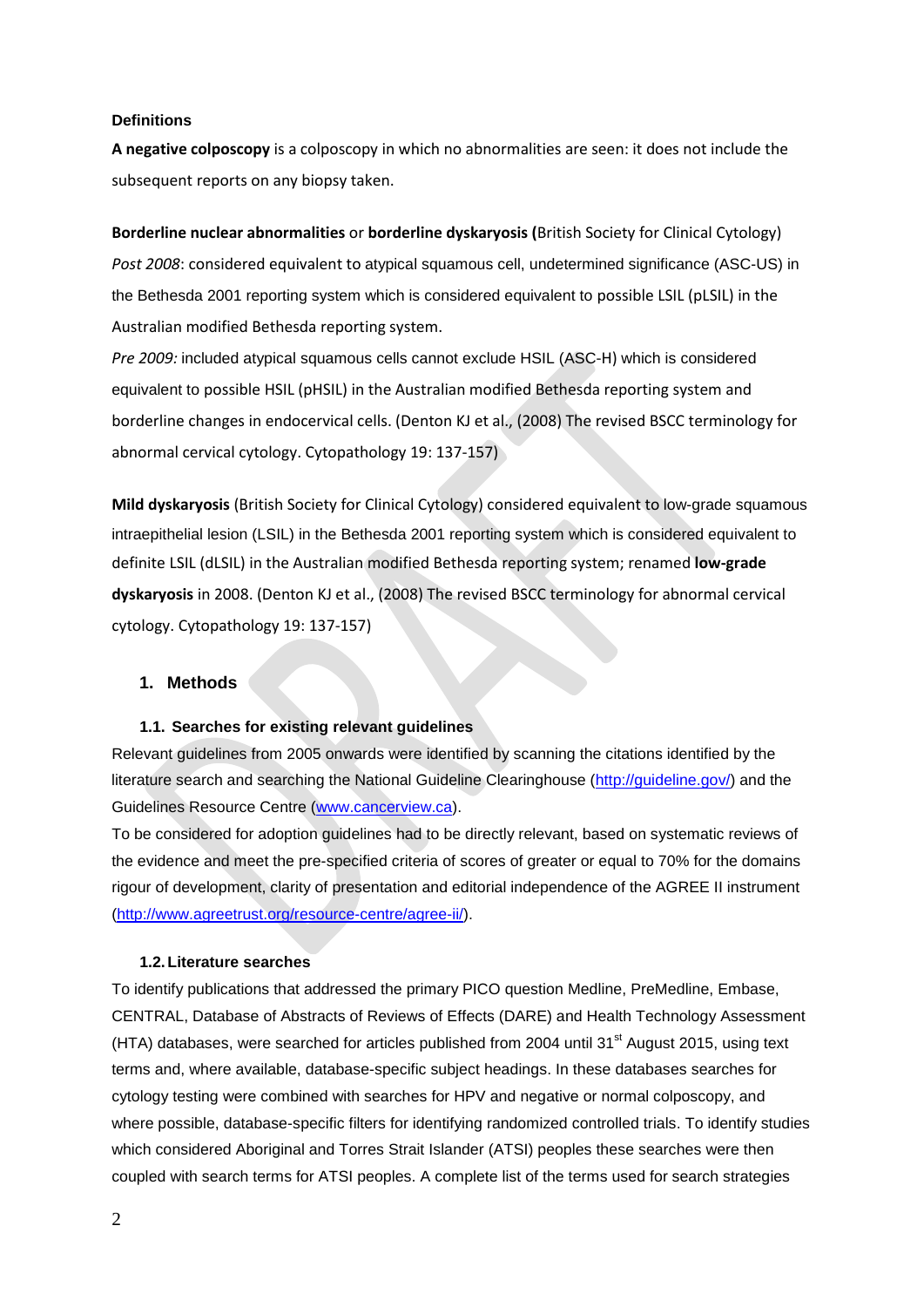are included as Appendix A. The Cochrane systematic review database was also searched for relevant systematic reviews or meta-analyses using the terms, HPV and colposcopy, and abstracts from the 2015 EUROGIN conference were scanned for relevant studies using the term "colpos". Reference lists of relevant articles and guidelines were checked for additional potentially relevant articles.

To identify publications that addressed the secondary PICO question Medline, PreMedline, Embase, and CENTRAL databases were searched for articles published from 2004 until 31<sup>st</sup> August 2015, specifically using text terms for negative or normal colposcopy, and more broadly, using search terms for low-grade cytological abnormalities combined with terms for HPV and for colposcopy. In addition the results of the DARE, HTA, the Cochrane systematic review database and the EUROGIN 2015 abstracts searches undertaken for the primary PICO question were reassessed against the broader inclusion criteria. A complete list of the terms used for these search strategies are included in Appendix A.

### **1.3. Inclusion criteria**

| <b>Selection criteria</b> | Inclusion criteria.                                                                                                                                                                                                                                      | <b>Exclusion criteria</b>                                                                                                |
|---------------------------|----------------------------------------------------------------------------------------------------------------------------------------------------------------------------------------------------------------------------------------------------------|--------------------------------------------------------------------------------------------------------------------------|
| Population                | Women who have negative (NILM) or p/d<br>LSIL (ASCUS or LSIL) cytology and who<br>have undergone colposcopy and the<br>colposcopy was negative                                                                                                           | Conducted in referred population and<br>do not specifically exclude women<br>undergoing follow-up following<br>treatment |
| Study type                | Intervention                                                                                                                                                                                                                                             |                                                                                                                          |
| Study design              | Randomised or pseudo-randomised<br>controlled trials<br>or.<br>Systematic review/meta-analyses thereof                                                                                                                                                   | Reviews, editorials<br>Conference proceedings other than 2015<br>EUROGIN conference proceedings                          |
| Intervention              | Repeat HPV test at 12 months;<br>if positive HPV test colposcopy (and reflex<br>LBC test)<br>if negative HPV test in 12 months                                                                                                                           |                                                                                                                          |
| Comparison                | Repeat cytology and HPV testing at 12<br>months: Colposcopy if HPV positive or if<br>cytology pHSIL or worse, and another 12<br>months follow-up if HPV negative p/dLSIL;<br>repeat HPV and cytology test if tested<br>negative on both HPV and cytology |                                                                                                                          |
| Outcomes                  | Cervical cancer mortality<br>or.<br>Cervical cancer diagnosis<br>or<br>CIN3+ diagnosis<br>or<br>CIN2+ diagnosis<br>or<br>AIS diagnosis                                                                                                                   |                                                                                                                          |
| Search period             | $1st$ January 2004 – 31 <sup>st</sup> August 2015                                                                                                                                                                                                        |                                                                                                                          |
| Language                  | English                                                                                                                                                                                                                                                  |                                                                                                                          |

#### **Inclusion criteria for primary PICO question 2a**

*AIS = adenocarcinoma in situ; ASCUS = Atypical squamous cells, undetermined significance; CIN = cervical intraepithelial neoplasia; dLSIL = definite LSIL; HSIL = high-grade squamous intraepithelial lesion; LBC = liquid-based cytology; LSIL = Lowgrade squamous intraepithelial lesion; NILM = negative for intraepithelial lesion or malignancy; pHSIL = possible HSIL; pLSIL = possible LSIL*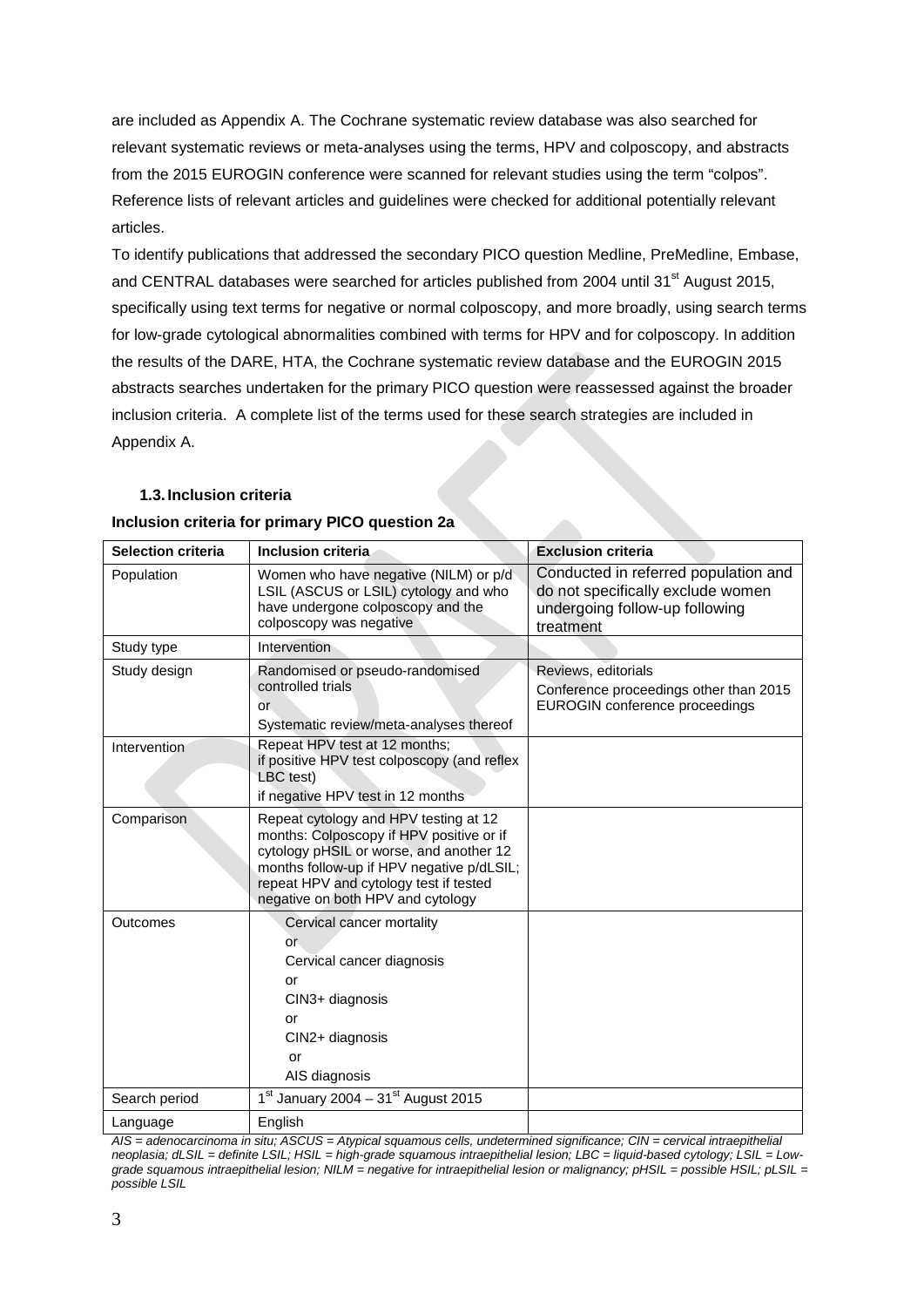| <b>Selection criteria</b> | <b>Inclusion criteria</b>                                                                                                                    | <b>Exclusion criteria</b>                                                                                                                       |
|---------------------------|----------------------------------------------------------------------------------------------------------------------------------------------|-------------------------------------------------------------------------------------------------------------------------------------------------|
| Population                | Women who have p/dLSIL or negative<br>cytology who have undergone colposcopy<br>and no abnormalities were seen on<br>colposcopy              | Conducted in referred population and do not<br>specifically exclude women undergoing follow-up<br>following treatment<br>Symptomatic women only |
|                           |                                                                                                                                              | Women undergoing post treatment follow-up<br>Women with "normal colposcopies" where normal<br>colposcopy included negative biopsies             |
|                           |                                                                                                                                              | Women with <cin2 colposcopy<br="" on="">Adolescents only</cin2>                                                                                 |
| Study type                | Prognostic                                                                                                                                   |                                                                                                                                                 |
| Study design              | Cohort                                                                                                                                       | Cross-sectional studies examining referral<br>(baseline) HPV or cytology                                                                        |
| Exposure                  | Referral or follow-up cytology<br>or<br>Referral or follow-up HPV status                                                                     |                                                                                                                                                 |
| Comparator                | Other referral or follow-up cytology,<br>or<br>Other referral or follow-up HPV status                                                        |                                                                                                                                                 |
| Outcomes                  | Cervical cancer mortality<br>or<br>Cervical cancer diagnosis<br><b>or</b><br>AIS diagnosis<br>or<br>CIN3+ diagnosis<br>or<br>CIN2+ diagnosis |                                                                                                                                                 |
| Search period             | $1st$ January 2004 – $31st$ August 2015                                                                                                      | Case reports, reviews, editorials<br>Conference proceedings other than 2015<br>EUROGIN conference proceedings                                   |
| Language                  | English                                                                                                                                      |                                                                                                                                                 |

*AIS = adenocarcinoma in situ; CIN = cervical intraepithelial neoplasia; CIN2+ = cervical intraepithelial neoplasia grade 2 or worse; CIN3+ = cervical intraepithelial neoplasia grade 3 or worse; dLSIL = definite LSIL; LSIL = Low-grade squamous intraepithelial lesion; pLSIL = possible LSIL*

## **2. Results**

### **2.1. Results of Guidelines Search**

Three guidelines were identified that contained potentially relevant recommendations regarding negative colposcopies. These recommendations were not adopted as either they were not or it was unclear as to whether they were based on a systematic review. These guidelines and the reason why they were not adopted are listed in Appendix C.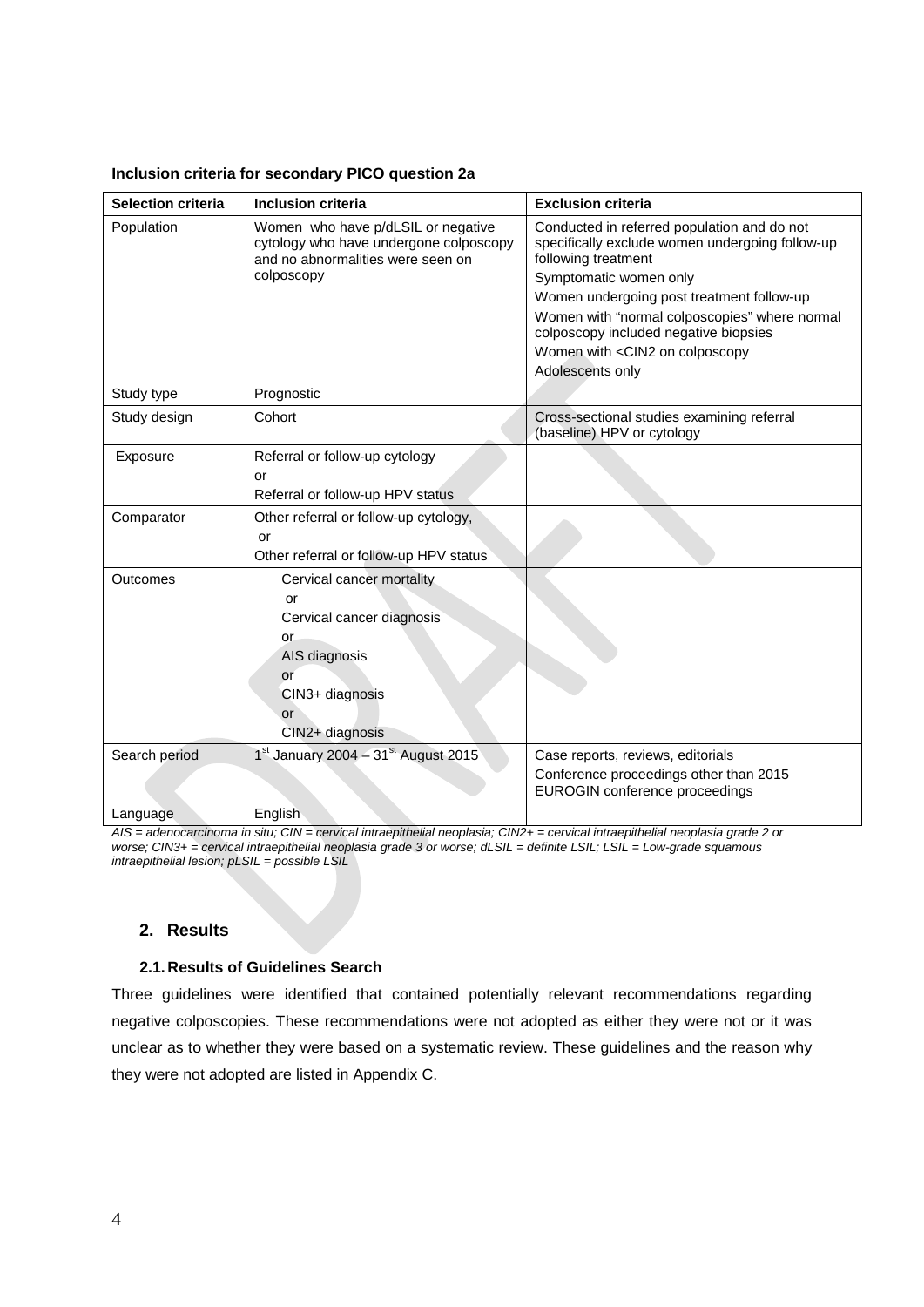## **2.2. Results of Literature Search**

## **Primary PICO**

The initial searches were designed to identify randomised or pseudo-randomised controlled trials directly addressing the primary PICO question. Searches of the Medline, PreMedline, Embase and CENTRAL databases identified 40 citations, DARE and HTA databases another 5 citations, the Cochrane database of systematic reviews 73 citations and EUROGIN abstracts, 16 citations; a total of 134 citations. All were excluded after examining titles and abstracts thus **no studies were found that directly addressed the primary PICO question**.

**Allen** 

| <b>Database or Source</b>                         | Number of<br><b>Citations</b> | Number of<br><b>Articles Collected</b> | <b>Number of Articles</b><br>Included | <b>ATSI filter results</b> |
|---------------------------------------------------|-------------------------------|----------------------------------------|---------------------------------------|----------------------------|
| Medline, PreMedline,<br><b>CENTRAL and Embase</b> | 40                            | 0                                      | 0                                     | N/A                        |
| Cochrane database of<br>systematic reviews        | 73                            |                                        | 0                                     | N/A                        |
| HTA and DARE                                      | 5                             |                                        | 0                                     | N/A                        |
| <b>EUROGIN</b>                                    | 16                            | N/A                                    | 0                                     | N/A                        |
| <b>TOTAL</b>                                      | 134                           |                                        | 0                                     | N/A                        |



**Figure 1.** Process of inclusion and exclusion of studies for the primary PICO question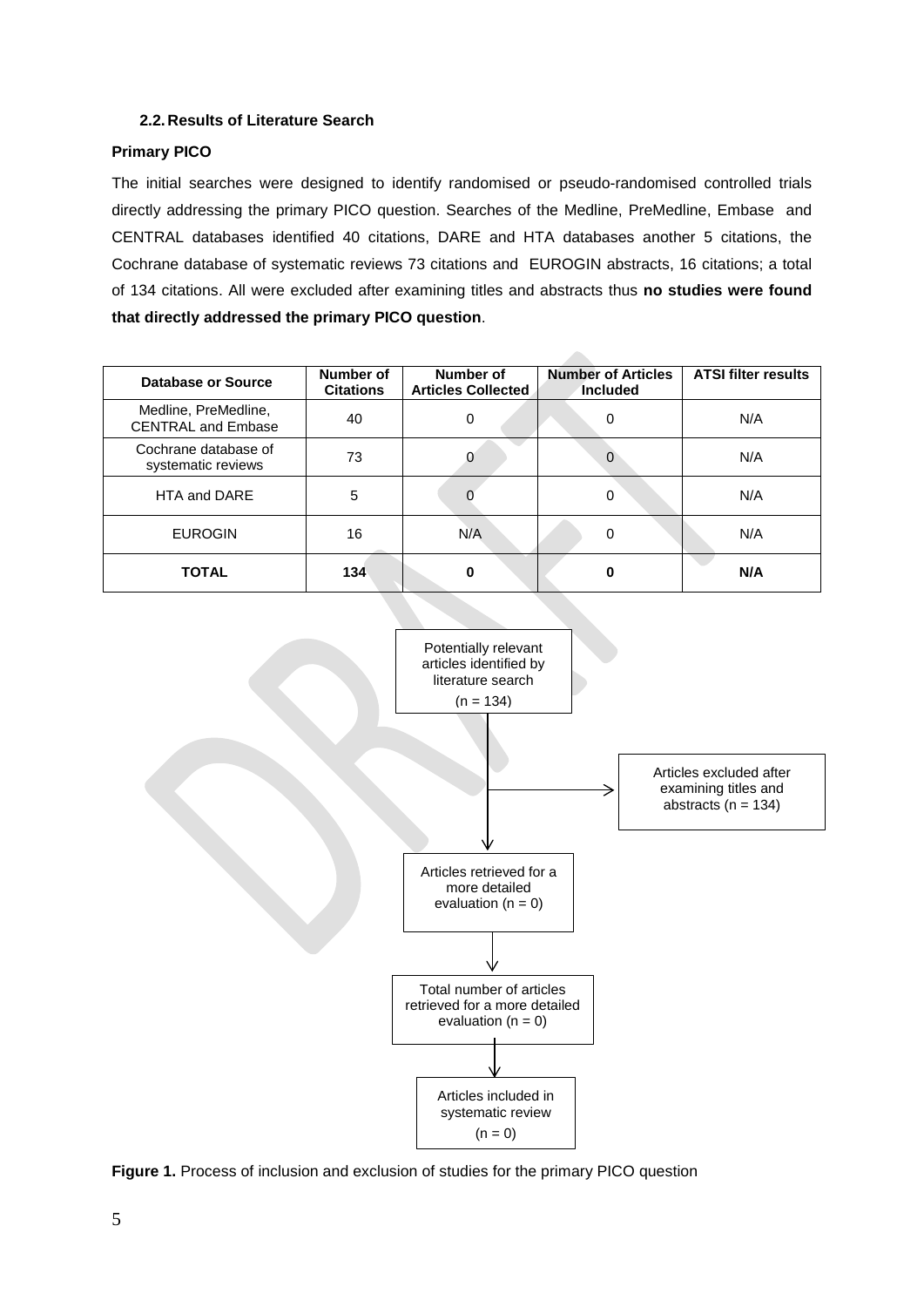#### **Secondary PICO**

Searches were then broadened as pre-planned to identify studies that might address the secondary PICO question. Figure 2 outlines the steps undertaken to identify relevant articles for the systematic review. Searches of the Medline, Embase, PreMedline and CENTRAL databases using negative or normal colposcopy specific terms identified 305 citations and searches combining terms for colposcopy, HPV and low grade cytology identified 2,551 citations. When combined with those identified by HTA and DARE database and 2015 EUROGIN abstracts searches a total of 2,877 citations were identified. Titles and abstracts were examined and 31 articles were retrieved for a more detailed evaluation. An additional 5 potential citations were identified from the reference list of retrieved articles resulting in a total of 36 retrieved articles.

**A total of 4 studies met the inclusion criteria for the secondary PICO question systematic review.** There were no studies of Aboriginal and/or Torres Strait Islander women that met the inclusion criteria.

The retrieved articles that were not included and the reason for their exclusion are documented in Appendix C. The main reasons for exclusion were an absence of outcomes specifically for women with a negative colposcopy or for women with negative, pLSIL or dLSIL referral cytology.

| Database or Source                                                                              | Number of<br><b>Citations</b> | <b>Number of Articles</b><br><b>Collected</b> | <b>Number of Articles</b><br><b>Included</b> | <b>ATSI filter</b><br>results |
|-------------------------------------------------------------------------------------------------|-------------------------------|-----------------------------------------------|----------------------------------------------|-------------------------------|
| Negative colposcopy specific<br>search<br>Medline, PreMedline, CENTRAL<br>and Embase            | 305                           | 27                                            | 4                                            | 0                             |
| HTA and DARE                                                                                    | 5                             | 0                                             | $\Omega$                                     | N/A                           |
| <b>EUROGIN</b>                                                                                  | 16                            | 0                                             | 0                                            | N/A                           |
| Snowballing                                                                                     | N/A                           | 5                                             | $\Omega$                                     | N/A                           |
| Low grade cytology + $HPV +$<br>colposcopy search<br>Medline, PreMedline, CENTRAL<br>and Embase | 2551                          | 4                                             | $\Omega$                                     | N/A                           |
| <b>TOTAL</b>                                                                                    | 2877                          | 36                                            | 4                                            | 0                             |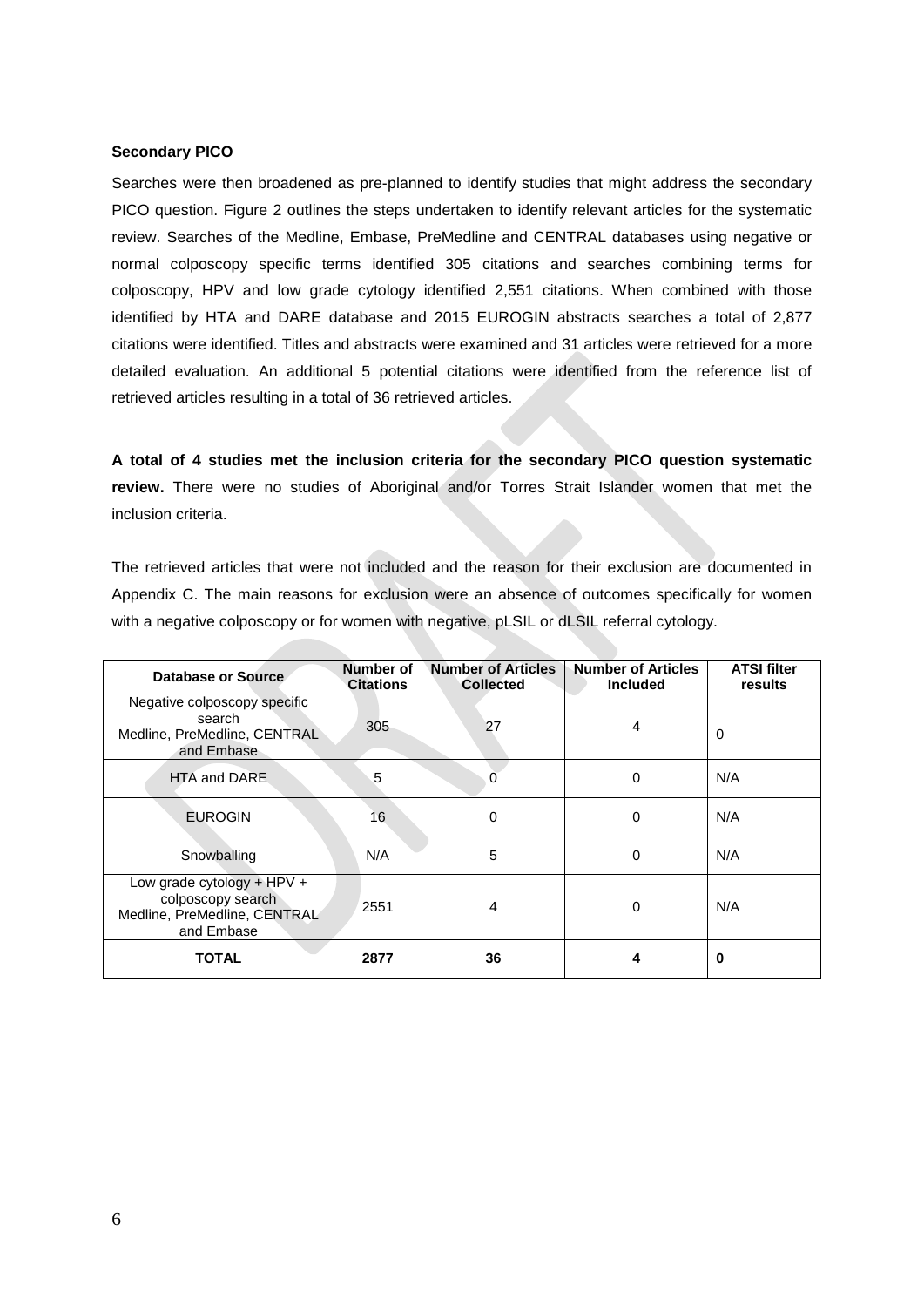

**Figure 2.** Process of inclusion and exclusion of studies for the secondary PICO question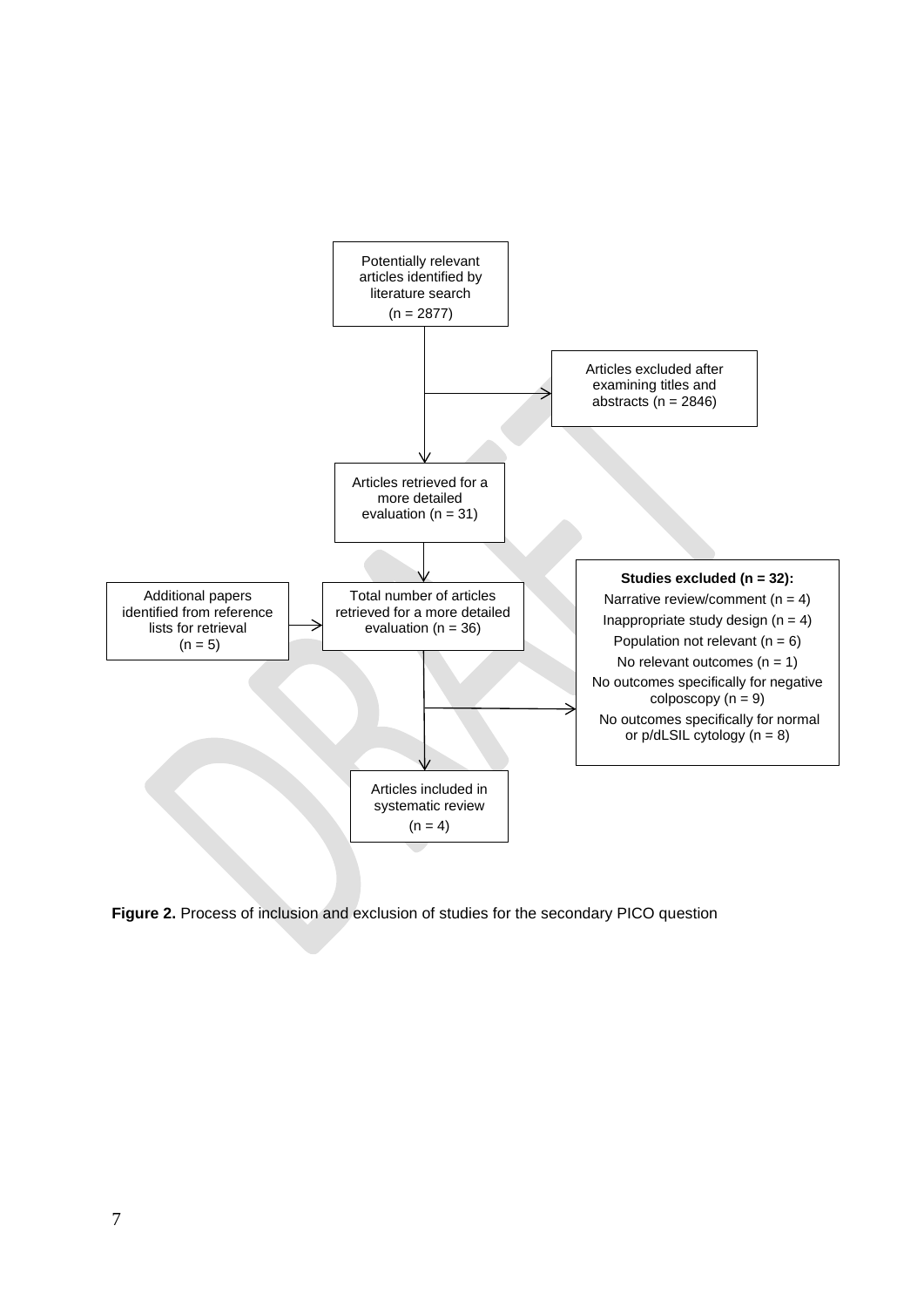## **2.3 Characteristics of included studies addressing secondary PICO question 2a**

| <b>Study</b>                                                          | <b>Study design</b>     | <b>Population</b>                                                                                                                                                                                                                                                                           | <b>Prognostic factors</b>                                                                                                                                                 | <b>Outcome</b>                                               | <b>Comments</b>                                                                                                                                                                                                                                                                                                                                                                                                                                                                                                                                                                                                                                                                                                                                                                                                                                                                                                                                                                                                                                            |
|-----------------------------------------------------------------------|-------------------------|---------------------------------------------------------------------------------------------------------------------------------------------------------------------------------------------------------------------------------------------------------------------------------------------|---------------------------------------------------------------------------------------------------------------------------------------------------------------------------|--------------------------------------------------------------|------------------------------------------------------------------------------------------------------------------------------------------------------------------------------------------------------------------------------------------------------------------------------------------------------------------------------------------------------------------------------------------------------------------------------------------------------------------------------------------------------------------------------------------------------------------------------------------------------------------------------------------------------------------------------------------------------------------------------------------------------------------------------------------------------------------------------------------------------------------------------------------------------------------------------------------------------------------------------------------------------------------------------------------------------------|
| <b>TOMBOLA</b><br>Cruikshank<br>2015<br>(UK)                          | Prospective<br>cohort   | Participants in a randomised<br>controlled trial recruited in 1999-<br>2003 with screen-detected<br>$BNA* (N = 672)$ or<br>Mild dyskaryosis ( $N = 212$ )<br>randomised to immediate<br>colposcopy and colposcopy was<br>normal<br>Aged 20-59 years<br>$N = 884$<br>Median $age = 36$ years | Ages<br>20-29 vs<br>$30-39$ vs<br>40-59<br>Initial Hr-HPV status<br>Positive vs<br>16/18 positive vs<br>Negative<br>Initial Cytology<br><b>BNA</b> vs<br>Mild dyskaryosis | $CIN2+$<br>Follow-up = $2.6$<br>years (mean)                 | Post hoc analysis<br>Normal colposcopy defined as one in which the transformation<br>zone was recorded as normal and the squamocolumnar junction<br>was visible<br>All study colposcopists trained and accredited by British Society<br>for Colposcopy and Cervical Pathology<br>30% of those with BNA or mild dyskaryosis randomised to<br>immediate colposcopy had diagnosis of CIN2+ on immediate<br>colposcopy<br>Active cytological follow-up:<br>6-monthly cytology with colposcopy referral if moderate<br>dyskaryosis or worse - 66 underwent follow- up colposcopy<br>including 26 with BNA or mild dyskaryosis<br>Exit colposcopy at 3 years with LLETZ if any persistent<br>colposcopic abnormality<br>609 underwent exit colposcopy<br>HPV status determined by GP5+/GP6+-mediated PCR<br>immunoassay (detects 14 hr-HPV types) and genotyping<br>undertaken using type-specific primers<br>For analyses censored at date of exit appointment, requested<br>to leave trial, hysterectomy, died or moved from area<br>Loss to follow-up unclear |
| <b>NHS CSP</b><br>sentinel site<br>study<br><b>Kelly 2012</b><br>(UK) | Retrospective<br>cohort | Participants in a pilot study<br>recruited in 2001-2002 at 3 sites<br>of HPV triage for women with<br>screen-detected HPV positive<br>$BNA* (N = 578)$ or<br>Mild dyskaryosis ( $N = 378$ )<br>referred to colposcopy and<br>colposcopy was normal<br>Aged 20-64 years<br>$N = 1,063$       | Ages<br>$20 - 34$ vs<br>35-64<br>Initial cytology<br><b>BNA</b> vs<br>Mild dyskaryosis                                                                                    | $CIN3+$<br>$CIN2+$<br>$Follow-up = 27$<br>months<br>(median) | Followed with cytology testing until adequate colposcopy or a<br>negative cytology resulting in return to routine screening<br>Management pathways suggest multiple negative cytology<br>results required before returned to routine screening<br>Indications for subsequent colposcopy unclear<br>HPV status determined by HC2 test (detects 13 hr-HPV types)<br>with cut-off of 3 relative light units/Co                                                                                                                                                                                                                                                                                                                                                                                                                                                                                                                                                                                                                                                |

**Table 1:** Characteristics of studies examining risks of high-grade disease amongst women with initial negative or p/dLSIL cytology following a negative colposcopy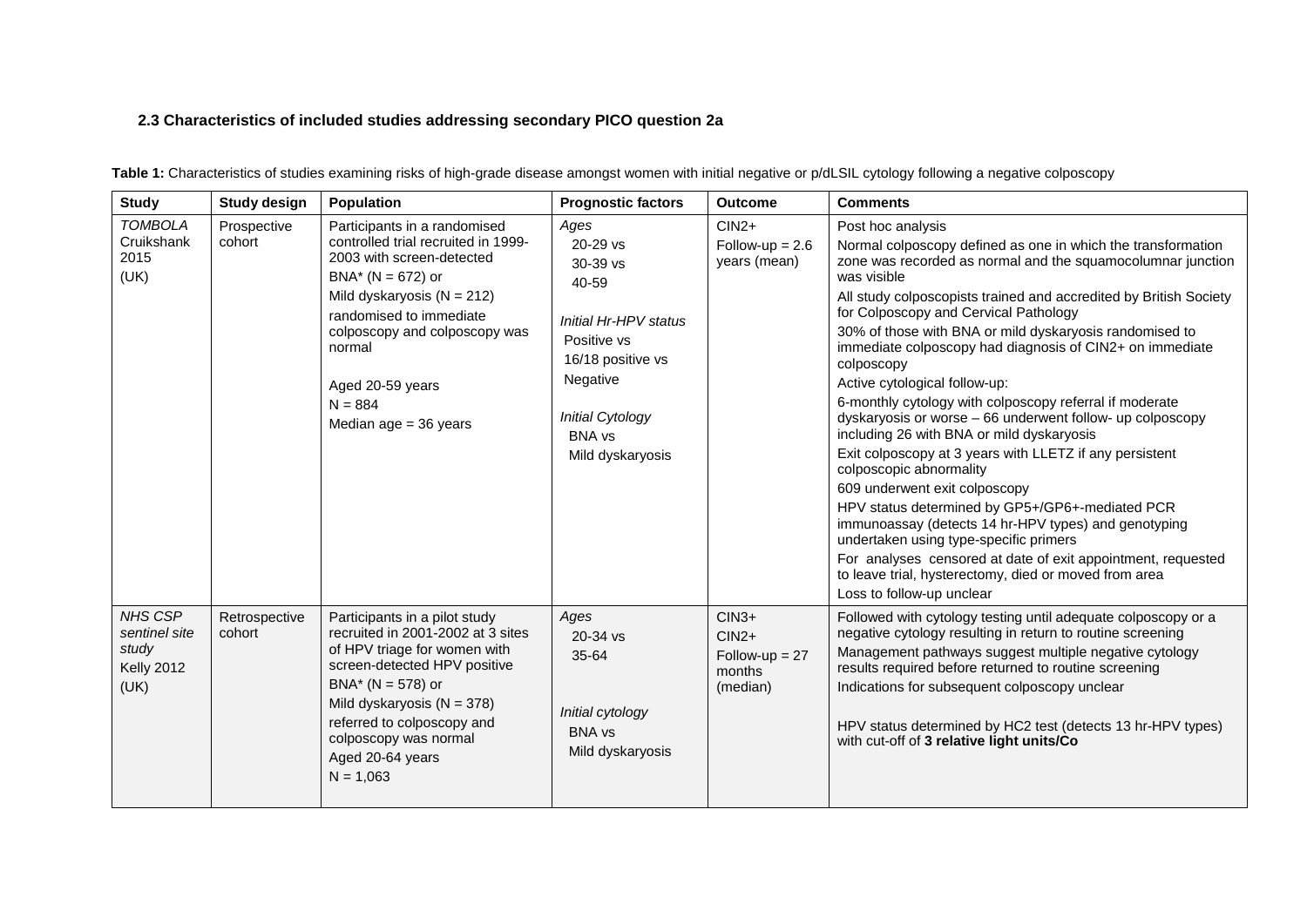| <b>Lukic 2011</b><br>(Italy) | Prospective<br>cohort   | With any follow-up cytology or<br>colposcopy results $N = 956$<br>Underwent subsequent<br>colposcopy $N = 360$<br>Women enrolled in June 2008-<br>2009 at a tertiary institution with<br>hr-HPV positive ASC-US ( $N = 45$ )<br>or<br>LSIL $(N = 50)$<br>referred to colposcopy and<br>colposcopy was normal<br>Aged 18-54 years                                                                                                                                                                                                      | Initial cytology/HPV<br>status<br>HPV-positive ASC-US<br>vs LSIL | $CIN3+$<br>$CIN2+$<br>$Follow-up = 1$<br>year                                                                            | Normal colposcopy defined as one in which no lesion was<br>evident<br>Cytological and colposcopic follow-up - not described<br>HPV assay not described                                                                                                                                                                                                                                                                                                                                                                                                                                                                                          |
|------------------------------|-------------------------|---------------------------------------------------------------------------------------------------------------------------------------------------------------------------------------------------------------------------------------------------------------------------------------------------------------------------------------------------------------------------------------------------------------------------------------------------------------------------------------------------------------------------------------|------------------------------------------------------------------|--------------------------------------------------------------------------------------------------------------------------|-------------------------------------------------------------------------------------------------------------------------------------------------------------------------------------------------------------------------------------------------------------------------------------------------------------------------------------------------------------------------------------------------------------------------------------------------------------------------------------------------------------------------------------------------------------------------------------------------------------------------------------------------|
| <b>Smith 2006</b><br>(UK)    | Retrospective<br>cohort | Women without a history of<br>treatment to the cervix referred to<br>a tertiary hospital-based<br>colposcopy clinic between 1990<br>and 2001 with BNA* or mild<br>dyskaryosis and conservatively<br>managed after initial colposcopy<br>BNA at referral $N = 805$<br>Median age $= 36.1$ years<br>Mild dyskaryosis at referral $N =$<br>1,352<br>Median age $= 29.6$ years<br>Subgroup with normal colposcopy<br>and normal or BNA* smear at<br>colposcopy<br>BNA* at referral $N = 352$<br>Mild dyskaryosis at referral $N =$<br>268 | Initial cytology<br><b>BNA vs</b><br>Mild dyskaryosis            | $CIN3+$<br>$CIN2+$<br>Follow-up<br>for subgroup<br>with negative<br>$\text{cop}$ coplposcopy $=$<br>159 week<br>(median) | <b>HPV status not considered</b><br>Colposcopy referral if:<br>Mildly dyskaryotic smear<br>3 borderline smears<br>Baseline colposcopy undertaken by "experienced" colposcopists<br>or trainee colposcopists under supervision<br>Normal colposcopy defined as one in which no evidence of HPV<br>infection, CIN or cancer and the transformation zone was fully<br>visible<br>Follow-up unclear - Assume cytological follow-up<br>For analyses censored at date of last smear if showed no<br>dyskaryosis, last smear prior to hysterectomy unrelated to<br>gynaecological malignancy or worst biopsy result if CIN1<br>13.9% lost to follow-up |

*ASC-US = atypical squamous cell, undetermined significance (Bethesda 2001); BNA = borderline nuclear abnormalities; CIN = cervical intraepithelial neoplasia; CIN3+ = cervical intraepithelial neoplasia grade 3 or worse; CIN2+ = cervical intraepithelial neoplasia grade 2 or worse; HC2= Hybrid Capture II; LSIL= low-grade squamous cell lesions \* Includes possible high-grade squamous cell lesions (pHSIL) as well as possible low-grade squamous cell lesions (pLSIL)*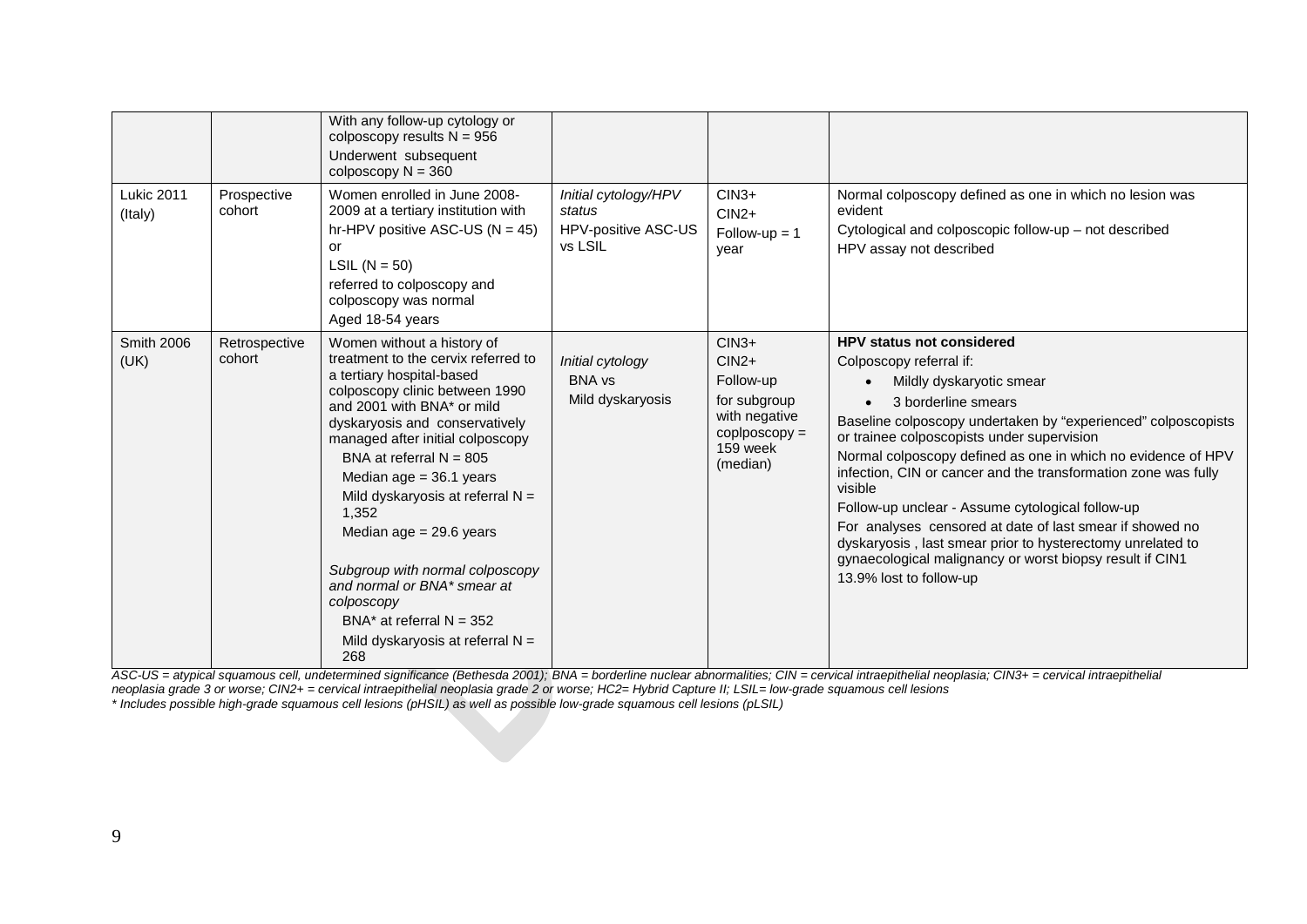# **2.4 Assessment of risk of bias of included studies addressing secondary PICO question 2a**

Methodological quality of included cohort studies is described in Tables 2-3.

**Table 2:** Risk of bias for the included **cohort** studies  $(n = 4)$ 

| <b>Quality Category</b>                                                                                         | N (%)   |
|-----------------------------------------------------------------------------------------------------------------|---------|
| Selection of the exposed and non-exposed cohorts                                                                |         |
| Low risk of bias                                                                                                | 4 (100) |
| Moderate risk of bias                                                                                           | 0(0)    |
| High risk of bias                                                                                               | 0(0)    |
| Measurement of exposure                                                                                         |         |
| Low risk of bias                                                                                                | 4 (100) |
| Moderate risk of bias                                                                                           | 0(0)    |
| High risk of bias                                                                                               | 0(0)    |
| Measurement of outcome                                                                                          |         |
| Low risk of bias                                                                                                | 0(0)    |
| Moderate risk of bias                                                                                           | 0(0)    |
| High risk of bias                                                                                               | 4 (100) |
| Participation rate                                                                                              |         |
| Low risk of bias                                                                                                | 4 (100) |
| Moderate risk of bias                                                                                           | 0(0)    |
| High risk of bias                                                                                               | 0(0)    |
| Completeness of follow-up                                                                                       |         |
| Low risk of bias                                                                                                | 2(50)   |
| Moderate risk of bias                                                                                           | 1(25)   |
| High risk of bias                                                                                               | 1(25)   |
| Accuracy of dates of outcome or censoring                                                                       |         |
| Low risk of bias                                                                                                | 4 (100) |
| Moderate risk of bias                                                                                           | 0(0)    |
| Difference in follow-up between exposed and non-exposed                                                         |         |
| Low risk of bias                                                                                                | 3(75)   |
| Moderate risk of bias                                                                                           | 1(25)   |
| High risk of bias                                                                                               | 0(0)    |
| Difference in missing data for exposure between those with or without the outcome                               |         |
| Low risk of bias                                                                                                | 4 (100) |
| Moderate risk of bias                                                                                           | 0(0)    |
| High risk of bias                                                                                               | 0(0)    |
| Comparability of exposed and non-exposed cohorts with respect to potentially<br>important confounding variables |         |
| Low risk of bias                                                                                                | 0(0)    |
| Moderate risk of bias                                                                                           | 0(0)    |
| High risk of bias                                                                                               | 4 (100) |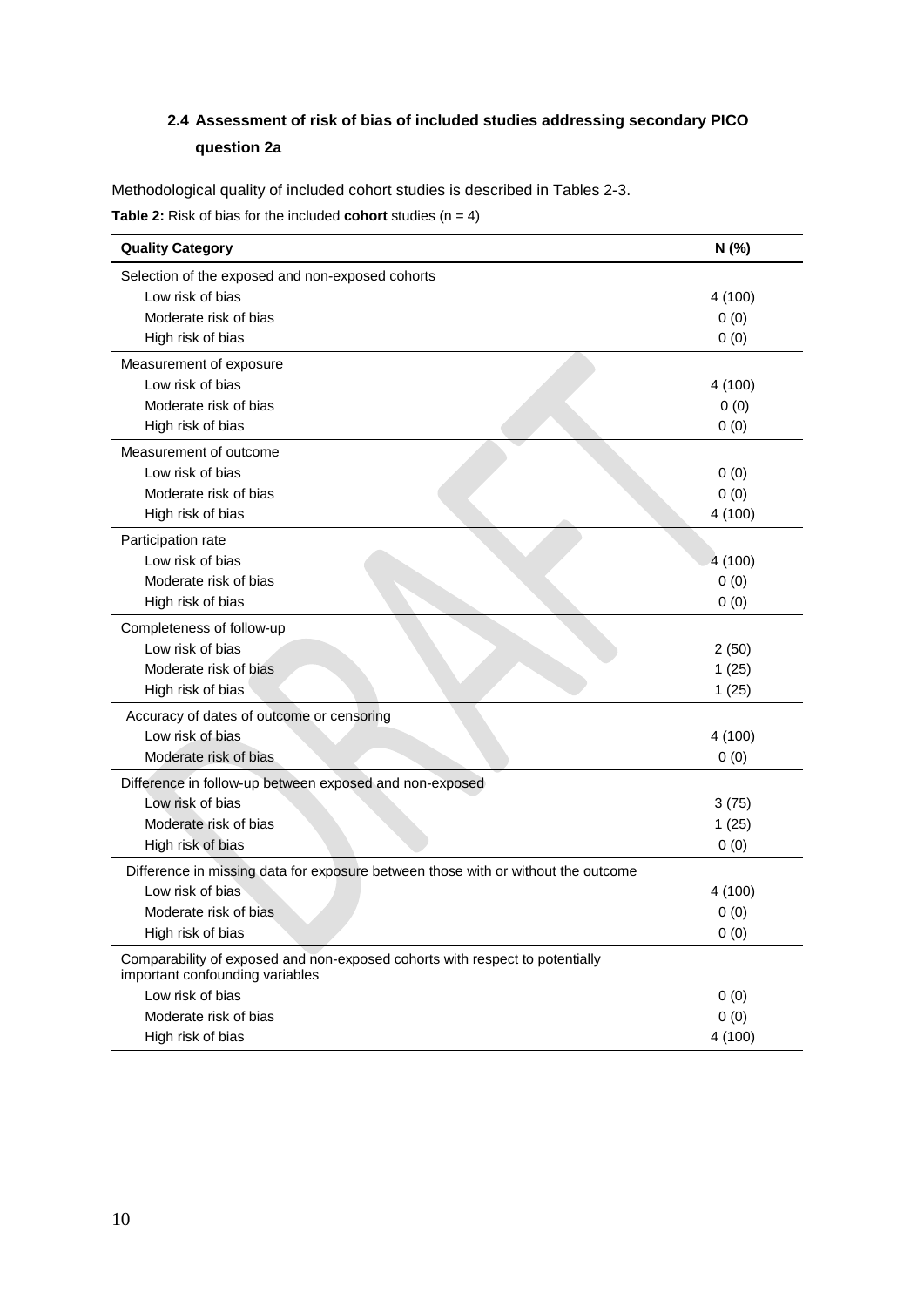|                                                                                                                                 | Cruickshank 2015<br>(TOMBOLA) | <b>Kelly 2012</b> | <b>Lukic 2011</b> | <b>Smith 2006</b> |
|---------------------------------------------------------------------------------------------------------------------------------|-------------------------------|-------------------|-------------------|-------------------|
| Selection of the exposed and non-exposed<br>cohorts                                                                             | Low                           | Low               | Low               | Low               |
| Measurement of exposure                                                                                                         | Low                           | Low               | Low               | Low               |
| Measurement of outcome                                                                                                          | High                          | High              | High              | High              |
| Participation rate                                                                                                              | Low                           | Low               | Low               | Low               |
| Completeness of follow-up                                                                                                       | Moderate                      | High              | Low               | Low               |
| Accuracy of dates of outcome or censoring                                                                                       | Low                           | Low               | Low               | Low               |
| Difference in follow-up between exposed and<br>non-exposed                                                                      | Low                           | Moderate          | Low               | Low               |
| Difference in missing data for exposure<br>between those with or without the outcome                                            | Low                           | Low               | Low               | Low               |
| Comparability of exposed and non-exposed<br>cohorts with respect to potentially important<br>confounding variables <sup>1</sup> | High                          | High              | High              | High              |
| Overall risk of bias                                                                                                            | High                          | High              | High              | High              |

**Table 3:** Risk of bias for the included **cohort** studies  $(n = 4)$ 

*1 Age, smoking and vaccination status*

**Key to overall rating High risk of bias –** high risk of bias in any domain **Moderate risk of bias –** moderate or low risk of bias in all domains **Low risk of bias –** all domains low risk of bias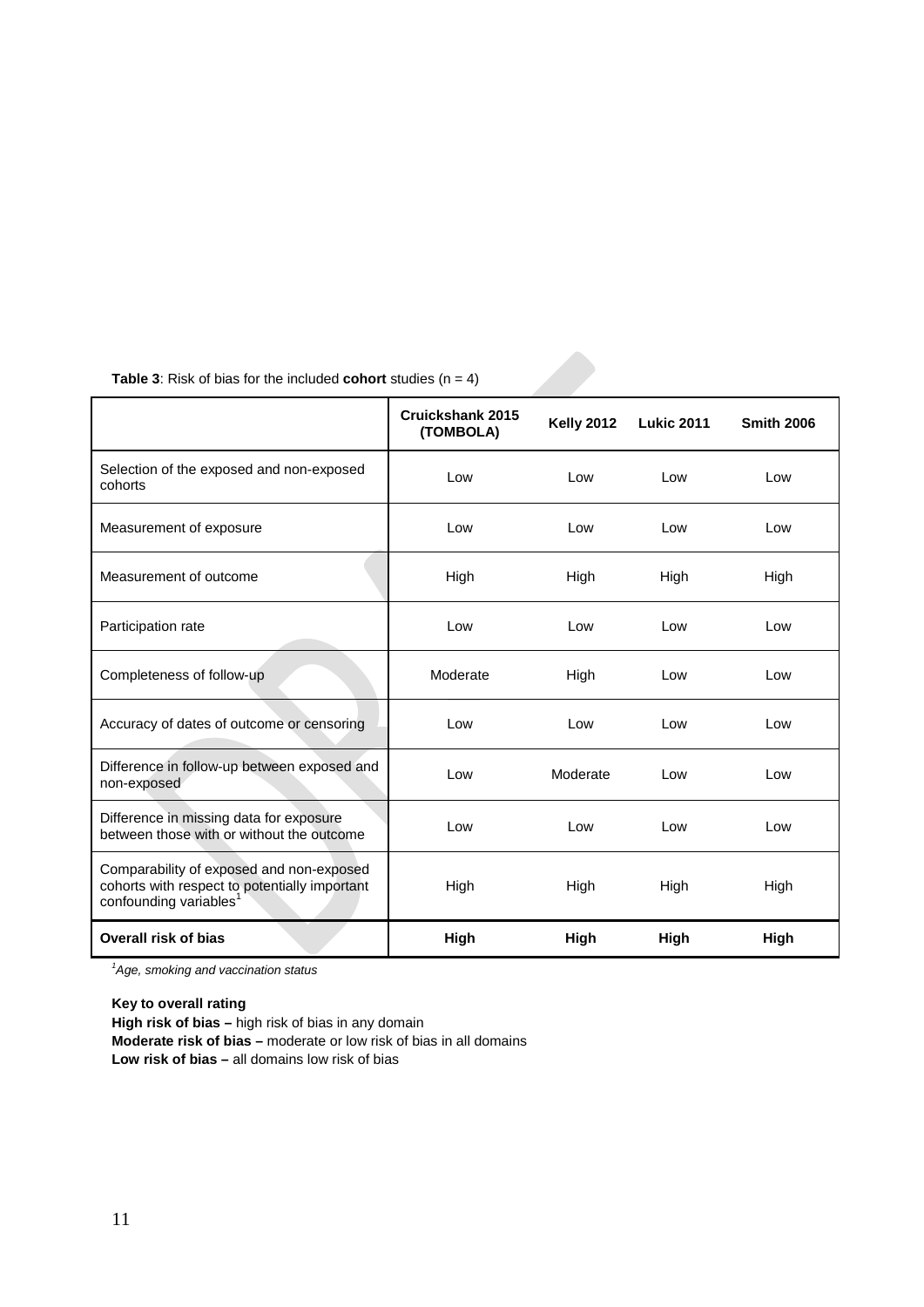## **2.5 Results from included studies addressing secondary PICO question 2a**

## **I CIN3+ DETECTION**

**Table 4** Results of longitudinal studies comparing prognostic risks associated with differing referral cytology types: **CIN3 or worse**

| <b>Study</b>                                                                                                                                            | <b>Population</b>                                                                                                    | Referral<br>cytology | hr-HPV status        | N   | Length of follow-up | $CIN3+$<br>n | CIN3+ risk<br>% |  |  |  |
|---------------------------------------------------------------------------------------------------------------------------------------------------------|----------------------------------------------------------------------------------------------------------------------|----------------------|----------------------|-----|---------------------|--------------|-----------------|--|--|--|
|                                                                                                                                                         | <b>Referral Cytology</b>                                                                                             |                      |                      |     |                     |              |                 |  |  |  |
| <b>NHS CSP</b><br>sentinel site<br>study<br>(Kelly 2012)                                                                                                | Women with HPV positive<br>borderline or mild dyskaryosis who<br>underwent colposcopy and<br>colposcopy was negative | Borderline*          | positive             | 578 | 27 months (median)  | 20           | 3.5             |  |  |  |
|                                                                                                                                                         |                                                                                                                      | Mild dyskaryosis     | positive             | 378 | 27 months (median)  | 8            | 2.1             |  |  |  |
|                                                                                                                                                         | Women referred with borderline or                                                                                    | Borderline*          | positive or negative | 352 | 159 weeks (median)  |              | 0.3             |  |  |  |
| mild dyskaryosis who underwent<br><b>Smith 2006</b><br>colposcopy and colposcopy was<br>negative and cytology was normal<br>or borderine* at colposcopy |                                                                                                                      | Mild dyskaryosis     | positive or negative | 268 | 159 weeks (median)  | 5            | 1.9             |  |  |  |
| Referral cytology and HPV status combined                                                                                                               |                                                                                                                      |                      |                      |     |                     |              |                 |  |  |  |
|                                                                                                                                                         | Women with hr-HPV positive ASC-                                                                                      | ASC-US               | positive             | 45  | 1 year              | $\Omega$     |                 |  |  |  |
| <b>Lukic 2011</b>                                                                                                                                       | US or LSIL and negative<br>colposcopy                                                                                | LSIL                 | positive or negative | 50  | 1 year              | 2            | 4.0             |  |  |  |

*ASC-US = atypical squamous cell, undetermined significance (Bethesda 2001); CIN3+ = cervical intraepithelial neoplasia grade 3 or worse; CI = confidence interval; hr-HPV = high risk HPV type; LSIL = low-grade squamous cell lesions* 

*\* includes possible high-grade squamous cell lesions (pHSIL) as well as possible low-grade squamous cell lesions (pLSIL)*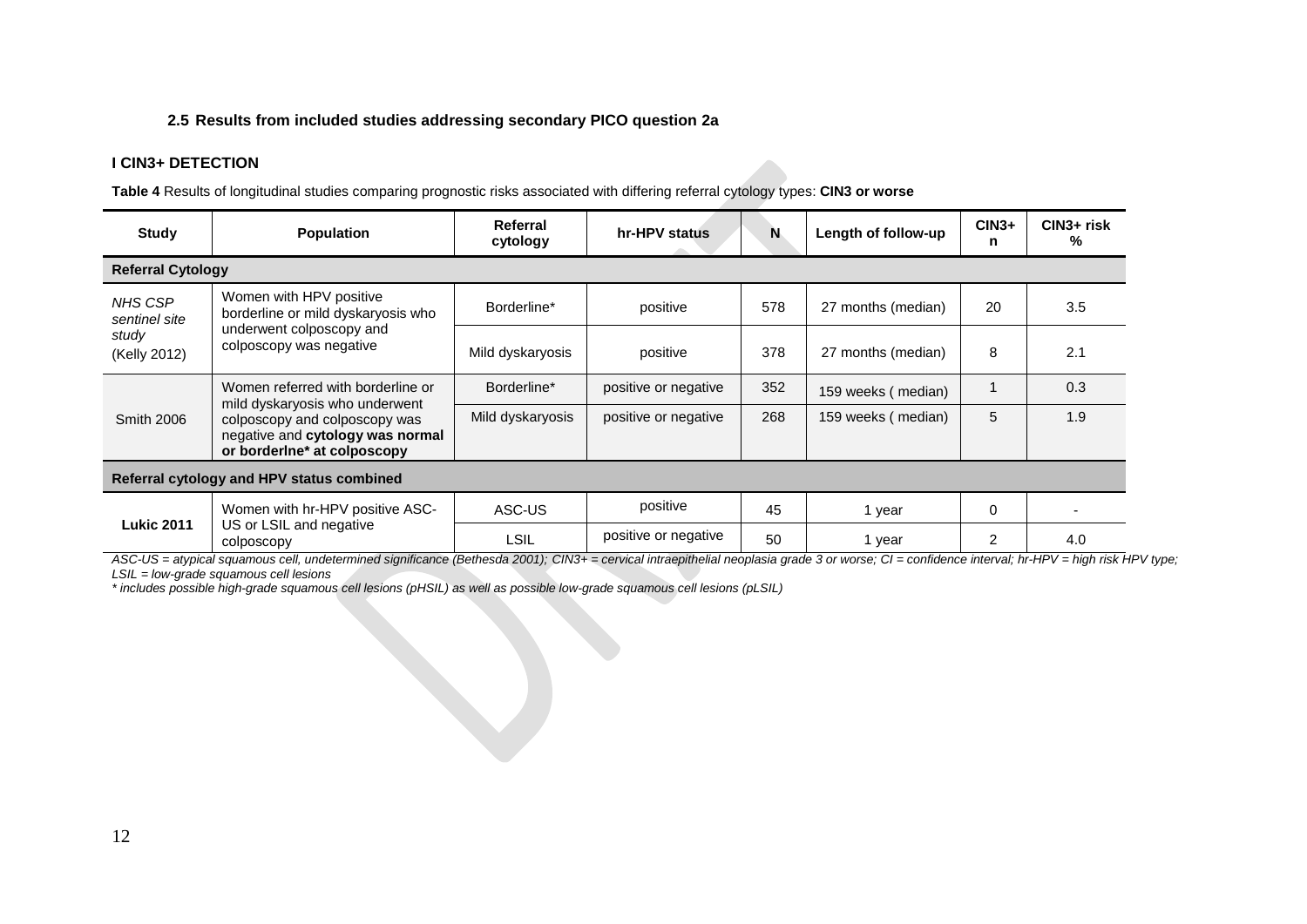# **II CIN2+ DETECTION**

**Table 5** Results of longitudinal studies comparing prognostic risks associated with differing ages, HPV statuses and cytology types: **CIN2 or worse**

| <b>Study</b>                            | <b>Population</b>                                                                                                                                                                 | Referral<br>cytology               | hr-HPV<br>status        | Age            | N   | Length of<br>follow-up       | $CIN2+$<br>n | CIN2+ risk<br>(95% CI)           | <b>Risk ratio</b><br>(95% CI)   |
|-----------------------------------------|-----------------------------------------------------------------------------------------------------------------------------------------------------------------------------------|------------------------------------|-------------------------|----------------|-----|------------------------------|--------------|----------------------------------|---------------------------------|
| <b>Referral Cytology</b>                |                                                                                                                                                                                   |                                    |                         |                |     |                              |              |                                  |                                 |
| <b>TOMBOLA</b>                          | Women with borderline or                                                                                                                                                          | Borderline*                        | positive or<br>negative | 20-59          | 672 | 2.6 years<br>(mean)          | 22           | 3.3%<br>1.24 per 100 women years | $0.32$ (0.18-0.58) <sup>2</sup> |
| (Cruickshank<br>2015)                   | mild dyskaryosis and<br>negative colposcopy                                                                                                                                       | Mild dyskaryosis                   | positive or<br>negative | 20-59          | 212 | 2.6 years<br>(mean)          | 21           | 9.9%<br>3.88 per 100 women years | reference                       |
| <b>NHS CSP</b><br>sentinel site         | Women with HPV positive<br>borderline or mild                                                                                                                                     | Borderline *                       | positive                | 20-64<br>years | 578 | 27 months<br>(median)        | 33           | $5.7\%$ M                        |                                 |
| study<br>(Kelly 2012)                   | dyskaryosis and negative<br>colposcopy                                                                                                                                            | Mild dyskaryosis                   | positive                | 20-64<br>years | 378 | 27 months<br>(median)        | 18           | $4.8\%$ M                        |                                 |
| Smith 2006                              | Women referred with<br>borderline or mild<br>dyskaryosis who<br>underwent colposcopy and<br>colposcopy was negative<br>and cytology was normal<br>or borderline* at<br>colposcopy | Borderline*                        | <b>NR</b>               | <b>NR</b>      | 352 | 5-year<br>cumulative<br>rate | 5            | $1.3%$ **                        |                                 |
|                                         |                                                                                                                                                                                   | Mild dyskaryosis                   | <b>NR</b>               | <b>NR</b>      | 268 | 5-year<br>cumulative<br>rate | 15           | 8.5%**                           |                                 |
| <b>Referral HPV status</b>              |                                                                                                                                                                                   |                                    |                         |                |     |                              |              |                                  |                                 |
|                                         | Women with borderline or<br>mild dyskaryosis and<br>negative colposcopy                                                                                                           | Borderline* or<br>mild dyskaryosis | negative                | 20-59          | 529 | 2.6 years<br>(mean)          | 15           | 2.8%<br>1.07 per 100 women years | reference                       |
| <b>TOMBOLA</b><br>(Cruickshank<br>2015) |                                                                                                                                                                                   | Borderline* or<br>mild dyskaryosis | positive                | 20-59          | 268 | 2.6 years<br>(mean)          | 23           | 8.6%<br>3.33 per 100 women years | 3.1 $(1.62 - 5.95)^2$           |
|                                         |                                                                                                                                                                                   | Borderline* or<br>mild dyskaryosis | 16/18 positive          | 20-59          | 125 | 2.6 years<br>(mean)          | 8            | 6.4%<br>2.49 per 100 women years | <b>NR</b>                       |
|                                         | Referral cytology and HPV status combined                                                                                                                                         |                                    |                         |                |     |                              |              |                                  |                                 |
| <b>TOMBOLA</b>                          | Women with borderline or<br>mild dyskaryosis and                                                                                                                                  | Borderline*                        | negative                | 20-59          | 433 | 2.6 years<br>(mean)          | 10           | 2.3%                             | reference                       |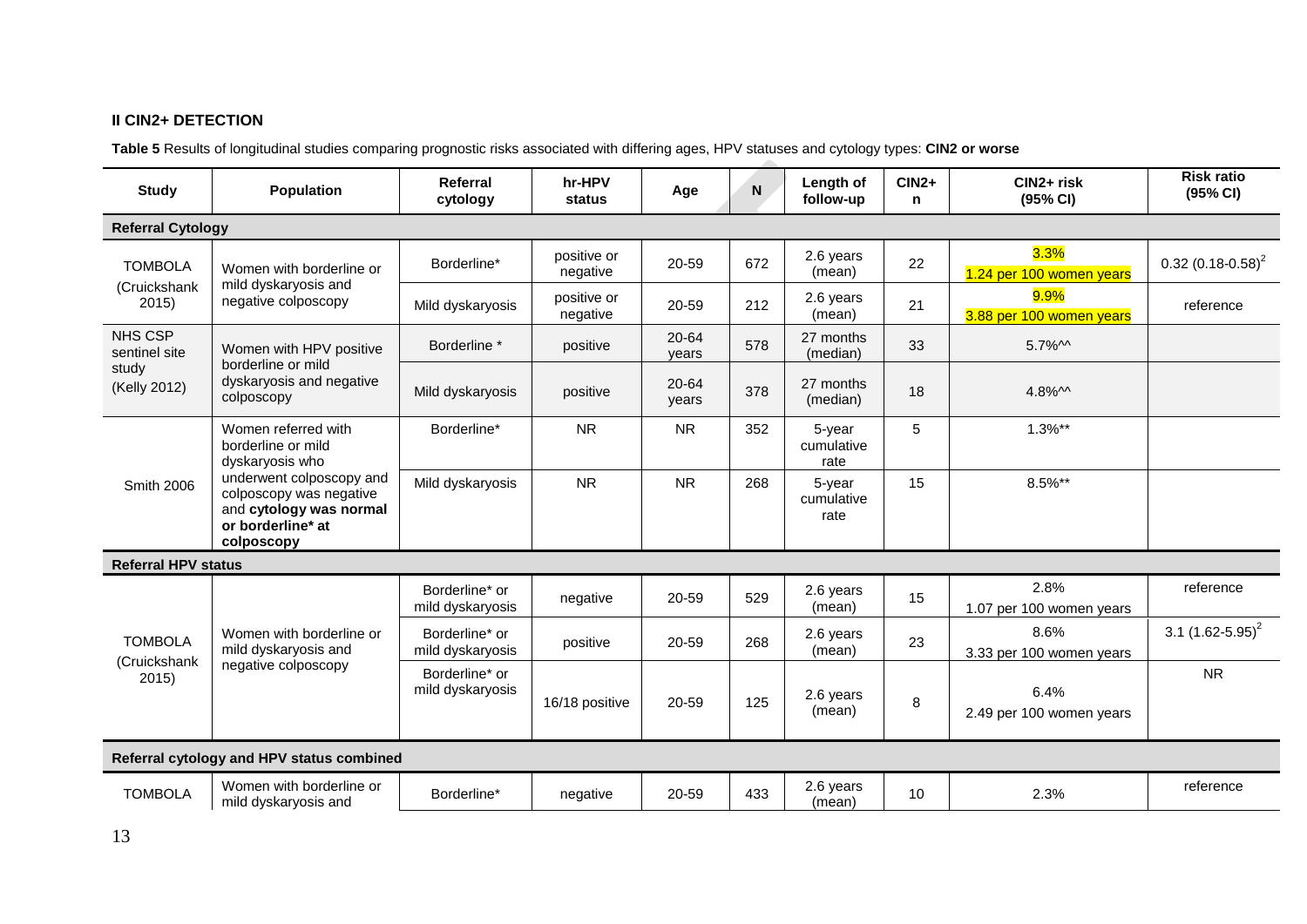| (Cruickshank                                             | negative colposcopy                                                                     |                                     |                         |           |       |                       |                     | 0.87 per 100 women years          |                                  |
|----------------------------------------------------------|-----------------------------------------------------------------------------------------|-------------------------------------|-------------------------|-----------|-------|-----------------------|---------------------|-----------------------------------|----------------------------------|
| 2015)                                                    |                                                                                         | Borderline*                         | positive                | 20-59     | 175   | 2.6 years<br>(mean)   | 11                  | 6.2%<br>2.42 per 100 women years  | 2.78 $(1.18 - 6.54)^2$           |
|                                                          |                                                                                         | Mild dyskaryosis                    | negative                | 20-59     | 96    | 2.5 years<br>(mean)   | 5                   | 5.2%<br>2.01 per 100 women years  | 2.31 $(0.79 - 6.75)^2$           |
|                                                          |                                                                                         | Mild dyskaryosis                    | positive                | 20-59     | 93    | 2.5 years<br>(mean)   | 12                  | 12.9%<br>5.10 per 100 women years | 5.86 $(2.53 - 13.56)^2$          |
|                                                          | Women with hr-HPV                                                                       | ASC-US                              | positive                | <b>NR</b> | 45    | 1 year                | $\mathbf 0$         |                                   |                                  |
| <b>Lukic 2011</b>                                        | positive ASC-US or LSIL<br>and negative colposcopy                                      | <b>LSIL</b>                         | positive or<br>negative | <b>NR</b> | 50    | 1 year                | 9                   | 18.0%                             |                                  |
| Age                                                      |                                                                                         |                                     |                         |           |       |                       |                     |                                   |                                  |
|                                                          | Women with borderline or<br>mild dyskaryosis and<br>negative colposcopy                 | Borderline* or<br>mild (dyskaryosis | positive or<br>negative | 20-59     | 884   | 2.6 years<br>(mean)   | 43                  | 4.9%<br>1.86 per 100 women years  |                                  |
| <b>TOMBOLA</b>                                           |                                                                                         |                                     |                         | 20-29     | 293   | 2.5 years<br>(mean)   | 22                  | 7.5%<br>2.98 per 100 women years  | reference                        |
| (Cruickshank<br>2015)                                    |                                                                                         |                                     |                         |           | 30-39 | 258                   | 2.6 years<br>(mean) | 14                                | 5.4%<br>2.06 per 100 women years |
|                                                          |                                                                                         |                                     |                         | 40-59     | 333   | 2.7 years<br>(mean)   | $\overline{7}$      | 2.1%<br>0.78 per 100 women years  | $0.45(0.18-1.11)^1$              |
| <b>NHS CSP</b><br>sentinel site<br>study<br>(Kelly 2012) | Women with HPV-positive<br>borderline or mild<br>dyskaryosis and negative<br>colposcopy | Borderline* or<br>mild dyskaryosis  | positive                | 20-64     | 956   | 27 months<br>(median) | 51                  | $5.3\% (4.0 - 7.0)$               |                                  |
|                                                          |                                                                                         |                                     |                         | 20-34     | 585   | <b>NR</b>             | 29                  | $5.0\%$                           |                                  |
|                                                          |                                                                                         |                                     |                         | 35-64     | 371   | <b>NR</b>             | 22                  | $5.9\%$                           |                                  |

*ASC-US = atypical squamous cell, undetermined significance (Bethesda 2001); CIN2+ = cervical intraepithelial neoplasia grade 2 or worse; CI = confidence interval; hr-HPV = high risk HPV type; LSIL = low -grade squamous intraepithelial lesion; NR = not reported*

*\* includes possible high-grade squamous cell lesions (pHSIL) as well as possible low-grade squamous cell lesions (pLSIL)*

*\*\* 5-year cumulative rate calculations based on Kaplan-Maier curves* 

 $\wedge p = 0.51$ 

 $\vec{P} = 0.52$ 

*<sup>1</sup> adjusted for combination of recruitment cytology and HPV status*

*1 univariate analysis*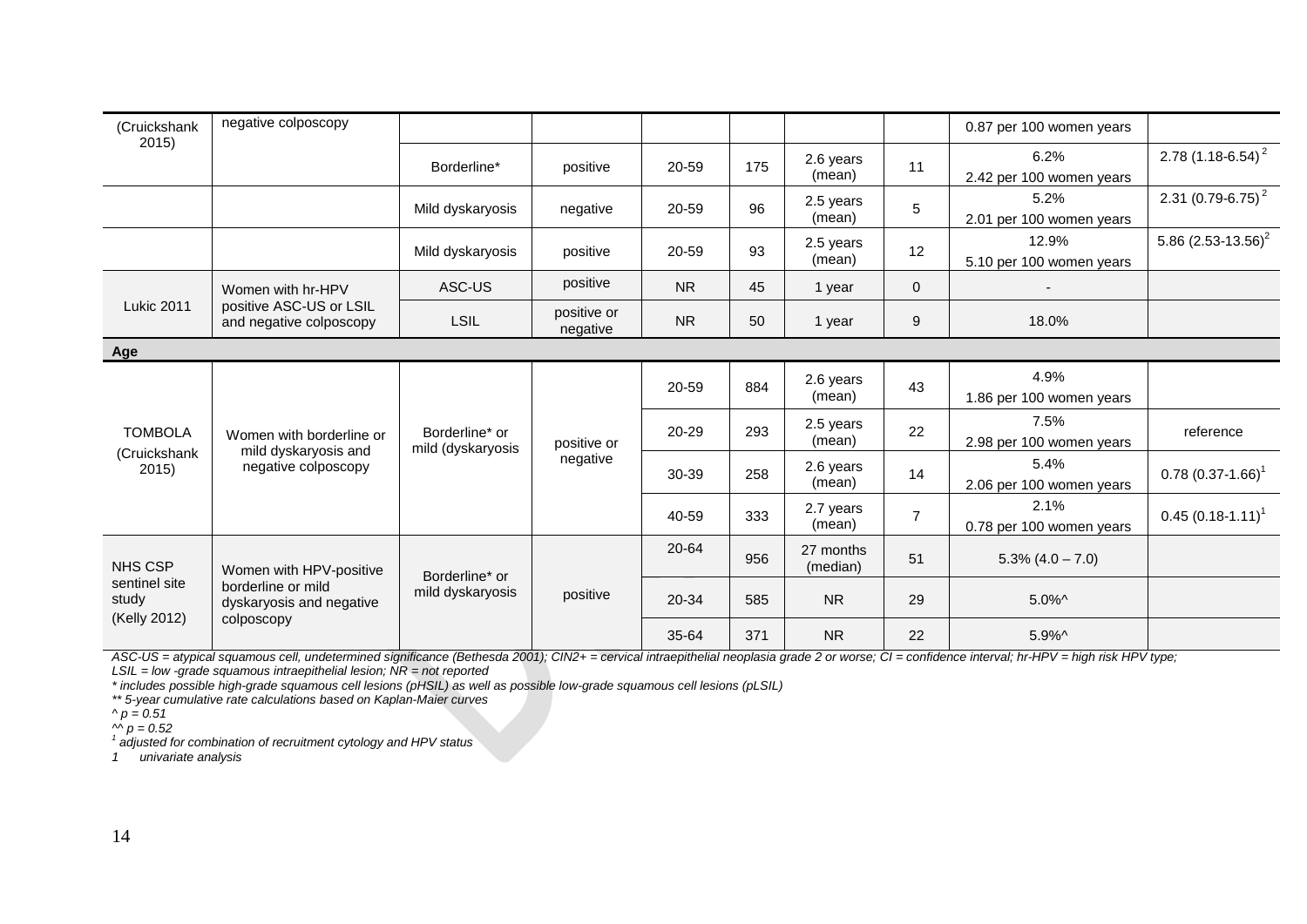## **3. Body of Evidence for Secondary PICO question 2a**

#### **I CIN3+ RISK**

| Name of study                             | Population<br><b>Study type</b><br>(N) |                                                                                                                                                                           | Level of<br>evidence* | Length of<br><b>Risk of</b><br>follow-up<br>bias** |                       | Risk of CIN3+ (%)                                                |            | <b>Relevance of</b><br>evidence* |
|-------------------------------------------|----------------------------------------|---------------------------------------------------------------------------------------------------------------------------------------------------------------------------|-----------------------|----------------------------------------------------|-----------------------|------------------------------------------------------------------|------------|----------------------------------|
| <b>Referral cytology</b>                  |                                        |                                                                                                                                                                           |                       |                                                    |                       |                                                                  |            |                                  |
| Kelly 2012                                | Retrospective<br>cohort                | Women with borderline <sup>#</sup> (60%) or<br>mild dyskaryosis (40%) and negative<br>colposcopy with follow-up cytology or<br>subsequent colposcopy results<br>$N = 956$ | $III-2$               | High                                               | 27 months<br>(median) | HPV+ve borderline <sup>#</sup><br>HPV+ve mild dyskaryosis<br>2.1 | 3.5        |                                  |
| <b>Smith 2006</b>                         | Retrospective<br>cohort                | Women with borderline <sup>#</sup> (57%) or mild<br>dyskaryosis (43%) and negative<br>colposcopy with normal or borderline<br>cytology at colposcopy<br>$N = 620$         | $III-2$               | High                                               | 159 weeks<br>(median) | Borderline <sup>#</sup><br>Mild dyskaryosis                      | 0.3<br>1.9 |                                  |
| Referral cytology and HPV status combined |                                        |                                                                                                                                                                           |                       |                                                    |                       |                                                                  |            |                                  |
| <b>Lukic 2011</b>                         | Prospective<br>cohort                  | Women with HPV positive ASC-US<br>(47%) or LSIL (53%) and negative<br>colposcopy<br>$N = 95$                                                                              | $\mathbf{I}$          | High                                               | 1 year                | HPV+ve ASC-US<br><b>LSIL</b><br>4.0                              |            |                                  |

*ASC-US = atypical squamous cell, undetermined significance (Bethesda 2001); CIN3+ = cervical intraepithelial neoplasia grade 3 or worse; LSIL = low-grade squamous cell lesions # includes possible high-grade squamous cell lesions (pHSIL) as well as possible low-grade squamous cell lesions (pLSIL)*

*\*Refer to appendix B for detailed explanations of rating scores; \*\* See Tables 2-3 for appraisals of risk of bias*

**Clinical significance of size of effect is addressed in the assessment of clinical impact in the NHMRC evidence statement form.**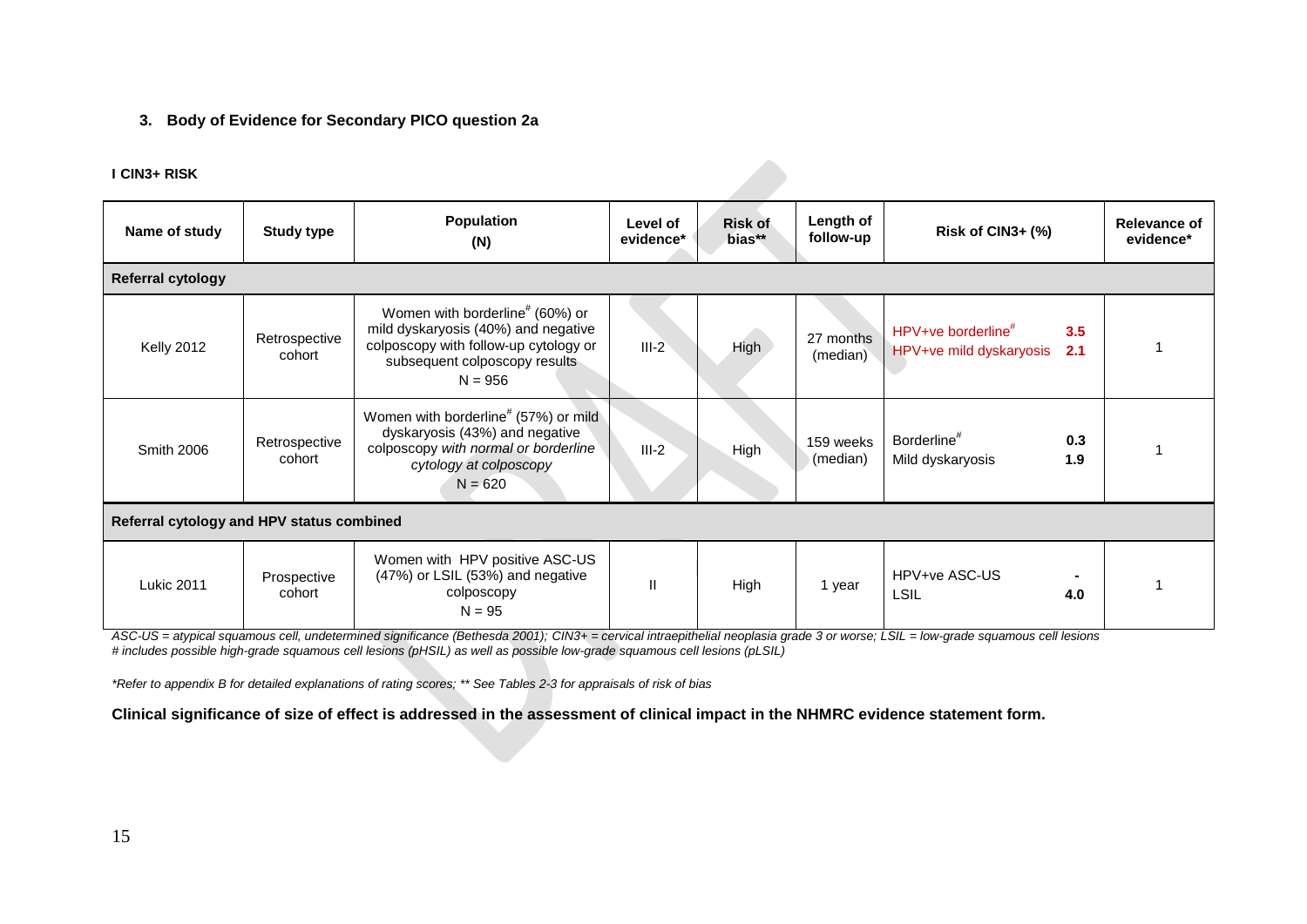#### **II CIN2+ DETECTION**

| Name of<br>study           | <b>Study type</b>       | Population<br>(N)                                                                                                                                                         | Level of<br>evidence* | <b>Risk of</b><br>bias** | Length of<br>follow-up       | Risk of CIN2+                                                                                                                                                                                                | <b>Relevance</b><br>of<br>evidence* |
|----------------------------|-------------------------|---------------------------------------------------------------------------------------------------------------------------------------------------------------------------|-----------------------|--------------------------|------------------------------|--------------------------------------------------------------------------------------------------------------------------------------------------------------------------------------------------------------|-------------------------------------|
| <b>Referral cytology</b>   |                         |                                                                                                                                                                           |                       |                          |                              |                                                                                                                                                                                                              |                                     |
| Cruickshank<br>2015        | Prospective<br>cohort   | Women with borderline <sup>#</sup> (76%) or mild<br>dyskaryosis (24%) and negative<br>colposcopy<br>$N = 884$                                                             | $\mathbf{H}$          | High                     | 2.6 years<br>(mean)          | Borderline <sup>#</sup><br>1.24 /100 women years<br>RR (95%) = $0.32$ (0.18-0.58) <sup>2</sup><br>Mild dyskaryosis 3.88 /100 women years<br>(reference)                                                      |                                     |
| <b>Kelly 2012</b>          | Retrospective<br>cohort | Women with borderline <sup>#</sup> (60%) or<br>mild dyskaryosis (40%) and negative<br>colposcopy with follow-up cytology or<br>subsequent colposcopy results<br>$N = 956$ | $III-2$               | High                     | 27 months<br>(median)        | HPV+ve borderline <sup>#</sup><br>5.7%<br>HPV+ve mild dyskaryosis<br>4.8%<br>$p = 0.52$                                                                                                                      |                                     |
| <b>Smith 2006</b>          | Retrospective<br>cohort | Women with borderline <sup>#</sup> (57%) or mild<br>dyskaryosis (43%) and negative<br>colposcopy with normal or borderline<br>cytology at colposcopy<br>$N = 620$         | $III-2$               | High                     | 5-year<br>cumulative<br>rate | Borderline <sup>#</sup><br>$1.3\%$ ^<br>Mild dyskaryosis<br>$8.5\%$                                                                                                                                          |                                     |
| <b>Referral HPV status</b> |                         |                                                                                                                                                                           |                       |                          |                              |                                                                                                                                                                                                              |                                     |
| Cruickshank<br>2015        | Prospective<br>cohort   | Women with borderline <sup>#</sup> or mild<br>dyskaryosis and negative colposcopy<br>$N = 797$                                                                            | $\mathbf{H}$          | High                     | 2.6 years<br>(mean)          | HPV negative<br>1.07 per 100 women years<br>(reference)<br>HPV positive<br>3.33 per 100 women years<br>RR (95%) = 3.1 (1.62-5.95) <sup>2</sup><br>HPV16/18 positive<br>2.49 per 100 women years<br><b>NR</b> |                                     |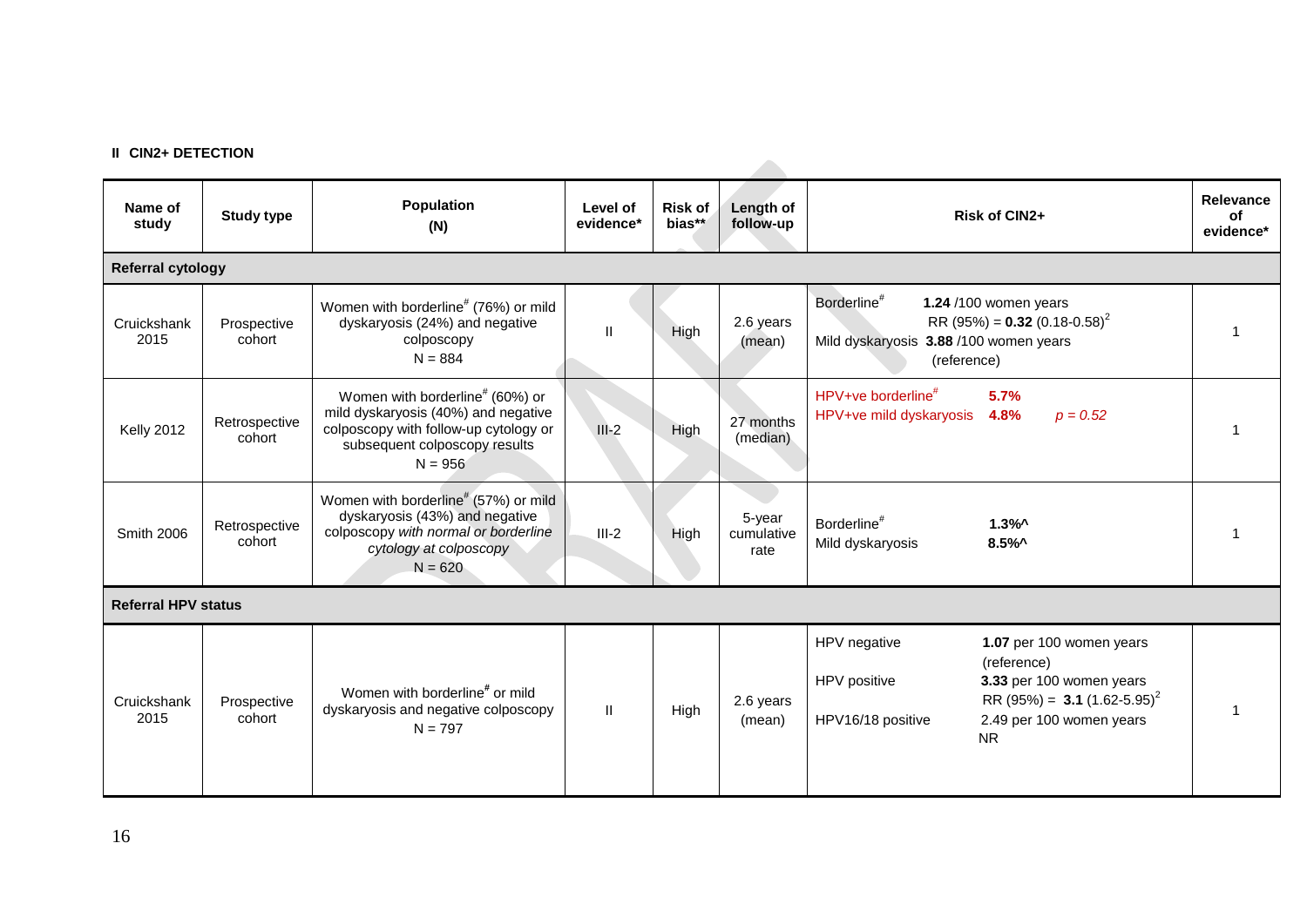|                     | Referral cytology and HPV status combined |                                                                                                                                                                           |               |      |                       |                                                                                                                        |                                                                                                                                                                                                                                                                               |  |
|---------------------|-------------------------------------------|---------------------------------------------------------------------------------------------------------------------------------------------------------------------------|---------------|------|-----------------------|------------------------------------------------------------------------------------------------------------------------|-------------------------------------------------------------------------------------------------------------------------------------------------------------------------------------------------------------------------------------------------------------------------------|--|
| Cruickshank<br>2015 | Prospective<br>cohort                     | Women with borderline <sup>#</sup> or mild<br>dyskaryosis and negative colposcopy<br>$N = 797$                                                                            | $\mathbf{H}$  | High | 2.6 years<br>(mean)   | HPV-ve Borderline <sup>#</sup><br>HPV+ve Borderline <sup>#</sup><br>HPV-ve mild dyskaryosis<br>HPV+ve mild dyskaryosis | 0.87 per 100 women years<br>(reference)<br>2.42 per 100 women years<br>RR (95%) = <b>2.78</b> (1.18-6.54) <sup>2</sup><br>2.01 per 100 women years<br>RR (95%) = <b>2.31</b> (0.79-6.75) <sup>2</sup><br>5.10 per 100 women years<br>RR (95%) = 5.86 (2.53-13.6) <sup>2</sup> |  |
| <b>Lukic 2011</b>   | Prospective<br>cohort                     | Negative colposcopy<br>$N = 95$                                                                                                                                           | $\mathbf{II}$ | High | 1 year                | HPV+ve ASC-US<br><b>LSIL</b>                                                                                           | 18.0%                                                                                                                                                                                                                                                                         |  |
| Age                 |                                           |                                                                                                                                                                           |               |      |                       |                                                                                                                        |                                                                                                                                                                                                                                                                               |  |
| Cruickshank<br>2015 | Prospective<br>cohort                     | Women with borderline <sup>#</sup> (76%) or mild<br>dyskaryosis (24%) and negative<br>colposcopy<br>$N = 884$                                                             | $\mathbf{II}$ | High | 2.6 years<br>(mean)   | Aged 20-29 years<br>Aged 30-39 years<br>Aged 40-49 years                                                               | 2.98 per 100 women years<br>(Reference)<br>2.06 per 100 women years<br>RR (95%) = $0.78$ (0.37 -1.66) <sup>1</sup><br>0.78 per 100 women years<br>RR (95%) = $0.45$ (0.18 -1.11) <sup>1</sup>                                                                                 |  |
| <b>Kelly 2012</b>   | Retrospective<br>cohort                   | Women with borderline <sup>#</sup> (60%) or<br>mild dyskaryosis (40%) and negative<br>colposcopy with follow-up cytology or<br>subsequent colposcopy results<br>$N = 956$ | $III-2$       | High | 27 months<br>(median) | Aged 20-34 years<br>Aged 35-64 years                                                                                   | 5.0%<br>5.9%<br>$p = 0.51$                                                                                                                                                                                                                                                    |  |

ASC-US = atypical squamous cell, undetermined significance (Bethesda 2001); CIN2+ = cervical intraepithelial neoplasia grade 2 or worse; CI = confidence interval; hr-HPV = high risk HPV type;<br>LSIL = low -grade squamous int

LSIL = low -grade squamous intraepithelial lesion; NR = not reported; RR = risk ratio<br><sup>#</sup> includes possible high-grade squamous cell lesions (pHSIL) as well as possible low-grade squamous cell lesions (pLSIL)

*^ 5-year cumulative rate calculations based on Kaplan-Maier curves 1 adjusted for combination of recruitment cytology and HPV status*

*<sup>2</sup> univariate analysis*

*\*Refer to appendix B for detailed explanations of rating scores; \*\* See Tables 2-3 for appraisals of risk of bias*

#### **Clinical significance of size of effect is addressed in the assessment of clinical impact in the NHMRC evidence statement form.**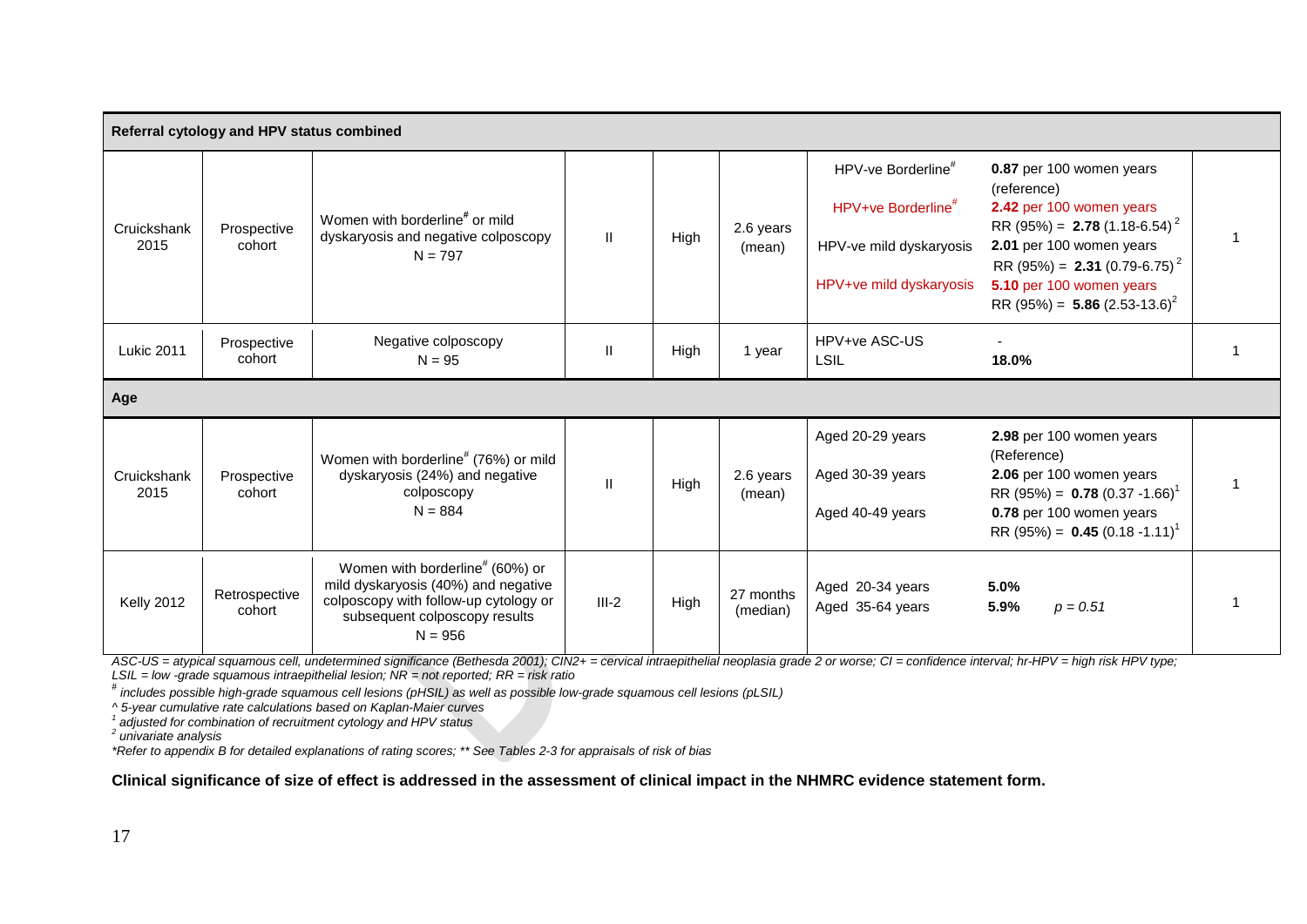#### **References: Included Studies**

- 1. Cruickshank ME, Cotton SC, Sharp L et al. Management of women with low grade cytology: how reassuring is a normal colposcopy examination? *BJOG: An International Journal of Obstetrics & Gynaecology*. 2015;122:380-386.
- 2. Kelly RS, Walker P, Kitchener H et al. Incidence of cervical intraepithelial neoplasia grade 2 or worse in colposcopy-negative/human papillomavirus-positive women with low-grade cytological abnormalities. *BJOG: An International Journal of Obstetrics & Gynaecology*. 2012;119:20-25.
- 3. Lukic A, Sbenaglia G, Carico E et al. Prediction of clinical outcome using p16INK4a immunocytochemical expression in low-grade squamous intraepithelial lesions and high-risk HPV-positive atypical squamous cells of undetermined significance in patients with and without colposcopic evident cervical disease. *Experimental and Therapeutic Medicine*. 2011;2:853-858.
- 4. Smith MC, Keech SE, Perryman K et al. A long-term study of women with normal colposcopy after referral with low-grade cytological abnormalities. *BJOG: An International Journal of Obstetrics & Gynaecology*. 2006;113:1321-1328.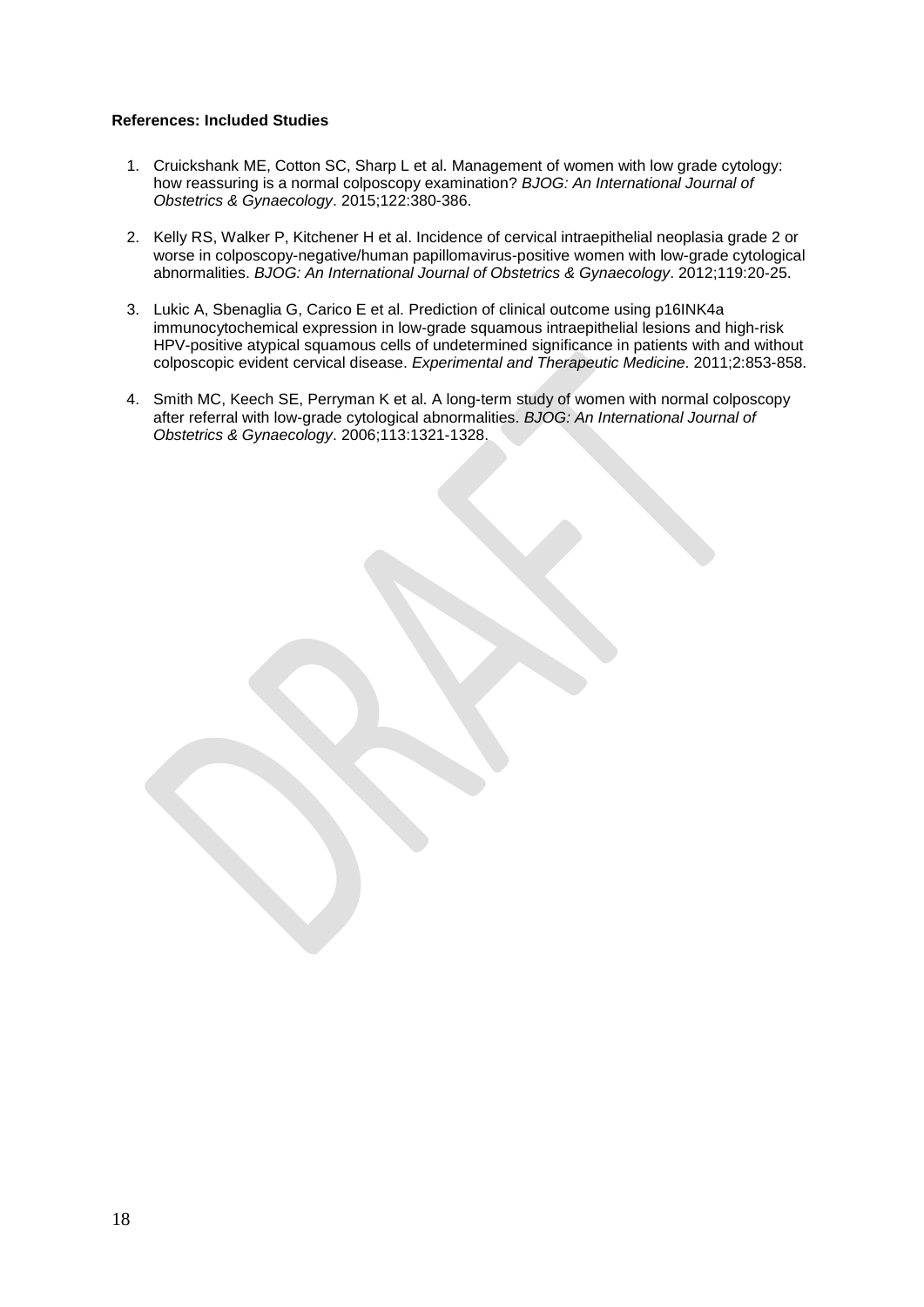# **Appendices**

# **Appendix A: Search strategies**

# *1. Primary PICO search strategies*

For Medline, Premedline, Embase and CENTRAL databases (via Ovid):

| #      | <b>Searches</b>                                                   |
|--------|-------------------------------------------------------------------|
| 1      | HPV.mp.                                                           |
| 2      | hr\$HPV.mp.                                                       |
| 3      | papillomavirus.mp.                                                |
| 4      | exp Papillomavirus Infections/                                    |
| 5      | exp Papillomaviridae/                                             |
| 6      | exp DNA Probes, HPV/                                              |
| 7      | 1 or 2 or 3 or 4 or 5 or 6                                        |
| 8      | exp Vaginal Smears/                                               |
| 9      | ((cervi* or vagina* or pap) and (smear* or screen* or test*)).tw. |
| 10     | papanicolaou.tw.                                                  |
| 11     | LBC.mp.                                                           |
| 12     | cytolog\$.mp.                                                     |
| 13     | 8 or 9 or 10 or 11 or 12                                          |
| 14     | exp Colposcopy/                                                   |
| 15     | colposcop\$.mp.                                                   |
| 16     | 14 or 15                                                          |
| 17     | randomized controlled trial.pt.                                   |
| 18     | controlled clinical trial.pt.                                     |
| 19     | placebo.ab.                                                       |
| 20     | randomi?ed.ab.                                                    |
| 21     | randomly.ab.                                                      |
| 22     | trial.ab.                                                         |
| 23     | groups.ab.                                                        |
| 24     | 17 or 18 or 19 or 20 or 21 or 22 or 23                            |
| 25     | 7 and 13 and 16 and 24                                            |
| 26     | (negative adj5 colposcop*).mp.                                    |
| 27     | (normal adj5 colposcop*).mp.                                      |
| 28     | 26 or 27                                                          |
| 29     | 25 and 28                                                         |
| $30\,$ | limit 29 to english language                                      |
| 31     | limit 30 to humans                                                |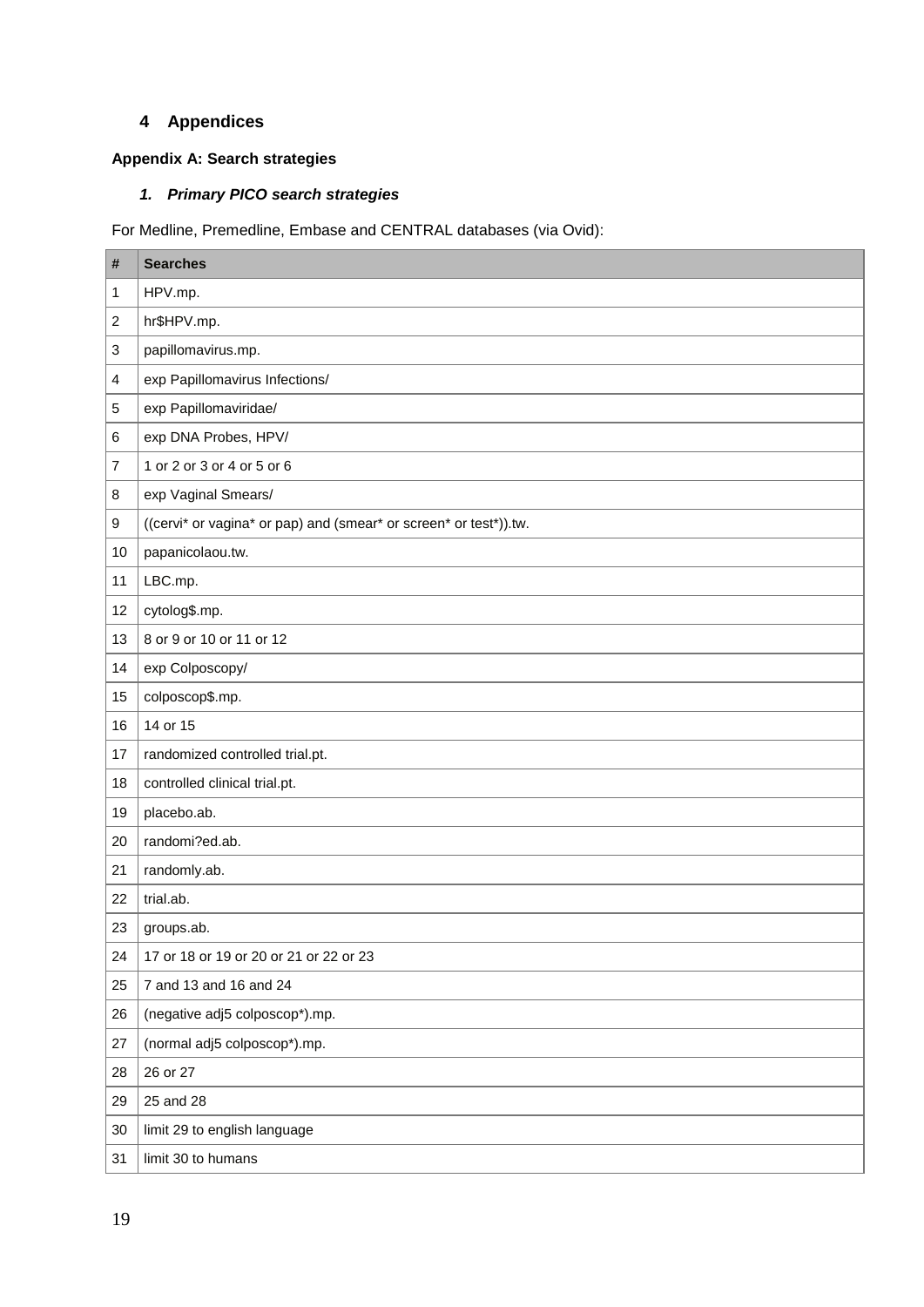| 32 <sup>1</sup> | l limit 31 to yr="2004 - 2015"                                                                                     |
|-----------------|--------------------------------------------------------------------------------------------------------------------|
| 33 <sup>1</sup> | limit 32 to (conference abstract or conference paper or conference proceeding or "conference review" or editorial) |
| 34              | $\vert$ 32 not 33                                                                                                  |
| 35              | remove duplicates from 34                                                                                          |

Used the Cochrane sensitivity maximizing filter for identifying randomized controlled trials [\(http://handbook.cochrane.org,](http://handbook.cochrane.org/) *accessed 12/09/2015)* 

### *ATSI search terms used*

| <b>Searches</b>                                                                                                                                    |
|----------------------------------------------------------------------------------------------------------------------------------------------------|
| (exp Australia/ OR Australia\$.ti,ab) AND (Oceanic ancestry group/ OR aborigin\$.ti,ab. OR indigenous.mp.)) OR<br>torres strait\$ islander\$.ti,ab |

*From the Lowitja Institute at<http://www.lowitja.org.au/litsearch-background-information> accessed 30/09/2013*)

For Health Technology Assessments (HTA) and Database of Abstracts of Reviews of Effects (DARE) databases (via Ovid):

| $\#$           | <b>Searches</b>                                                   |
|----------------|-------------------------------------------------------------------|
| $\mathbf{1}$   | HPV.mp.                                                           |
| $\overline{c}$ | hr\$HPV.mp.                                                       |
| 3              | papillomavirus.mp.                                                |
| $\overline{4}$ | exp Papillomavirus Infections/                                    |
| 5              | exp Papillomaviridae/                                             |
| 6              | exp DNA Probes, HPV/                                              |
| $\overline{7}$ | 1 or 2 or 3 or 4 or 5 or 6                                        |
| 8              | exp Vaginal Smears/                                               |
| $9\,$          | ((cervi* or vagina* or pap) and (smear* or screen* or test*)).tw. |
| 10             | papanicolaou.tw.                                                  |
| 11             | LBC.mp.                                                           |
| 12             | cytolog\$.mp.                                                     |
| 13             | 8 or 9 or 10 or 11 or 12                                          |
| 14             | exp Colposcopy/                                                   |
| 15             | colposcop\$.mp.                                                   |
| 16             | 14 or 15                                                          |
| 17             | (negative adj5 colposcop*).mp.                                    |
| 18             | (normal adj5 colposcop*).mp.                                      |
| 19             | 17 or 18                                                          |
| 20             | 7 and 13 and 16                                                   |
| 21             | 19 and 20                                                         |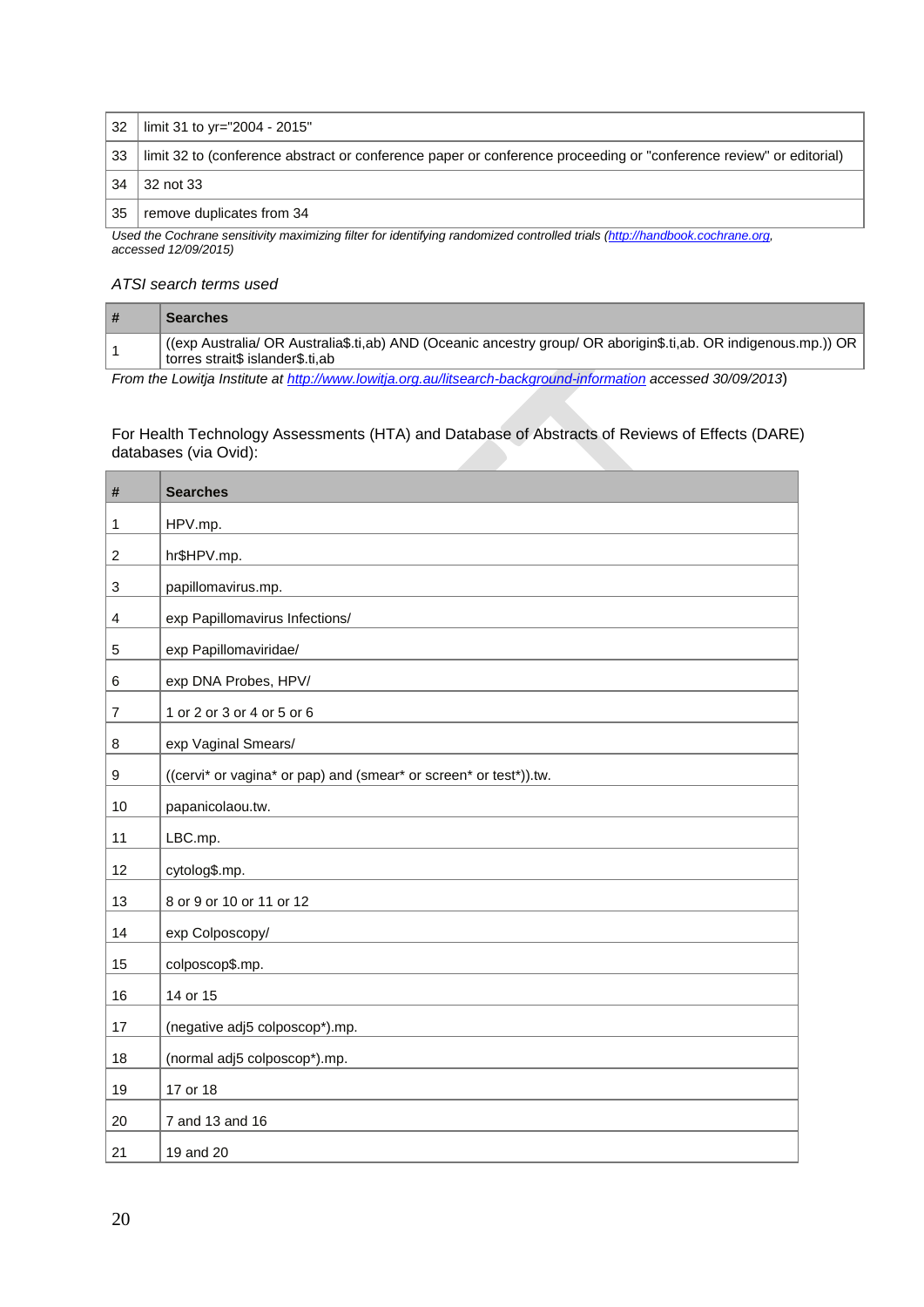For Cochrane Database of Systematic Reviews:

| #              | <b>Searches</b> |
|----------------|-----------------|
| 1              | colposcop\$.mp. |
| $\overline{2}$ | HPV.mp.         |
| 3              | 1 or 2          |

## *2. Secondary PICO search strategies*

a. Specific for negative or normal colposcopy

For Medline, Premedline, Cochrane Central Register of Controlled trials and EMBASE databases (via Ovid):

| # | <b>Searches</b>                    |  |
|---|------------------------------------|--|
| 1 | (negative adj5 colposcop*).mp.     |  |
| 2 | (normal adj5 colposcop*).mp.       |  |
| 3 | 1 or $2$                           |  |
| 4 | remove duplicates from 3           |  |
| 5 | limit 4 to english language        |  |
| 6 | limit 5 to human                   |  |
| 7 | limit 6 to $yr = "2004 - Current"$ |  |

b. Broadened to identify studies dealing with low-grade cytology, HPV and colposcopy

For Medline, Premedline and CENTRAL databases (via Ovid):

| #              | <b>Searches</b>                |
|----------------|--------------------------------|
| 1              | HPV.mp.                        |
| 2              | hr\$HPV.mp.                    |
| 3              | papillomavirus.mp.             |
| $\overline{4}$ | exp Papillomavirus Infections/ |
| 5              | exp Papillomaviridae/          |
| 6              | exp DNA Probes, HPV/           |
| $\overline{7}$ | 1 or 2 or 3 or 4 or 5 or 6     |
| 8              | hybrid capture.mp.             |
| 9              | HC2.mp.                        |
| 10             | HCII.mp.                       |
| 11             | (hybrid adj5 capture).mp.      |
| 12             | realtime.mp.                   |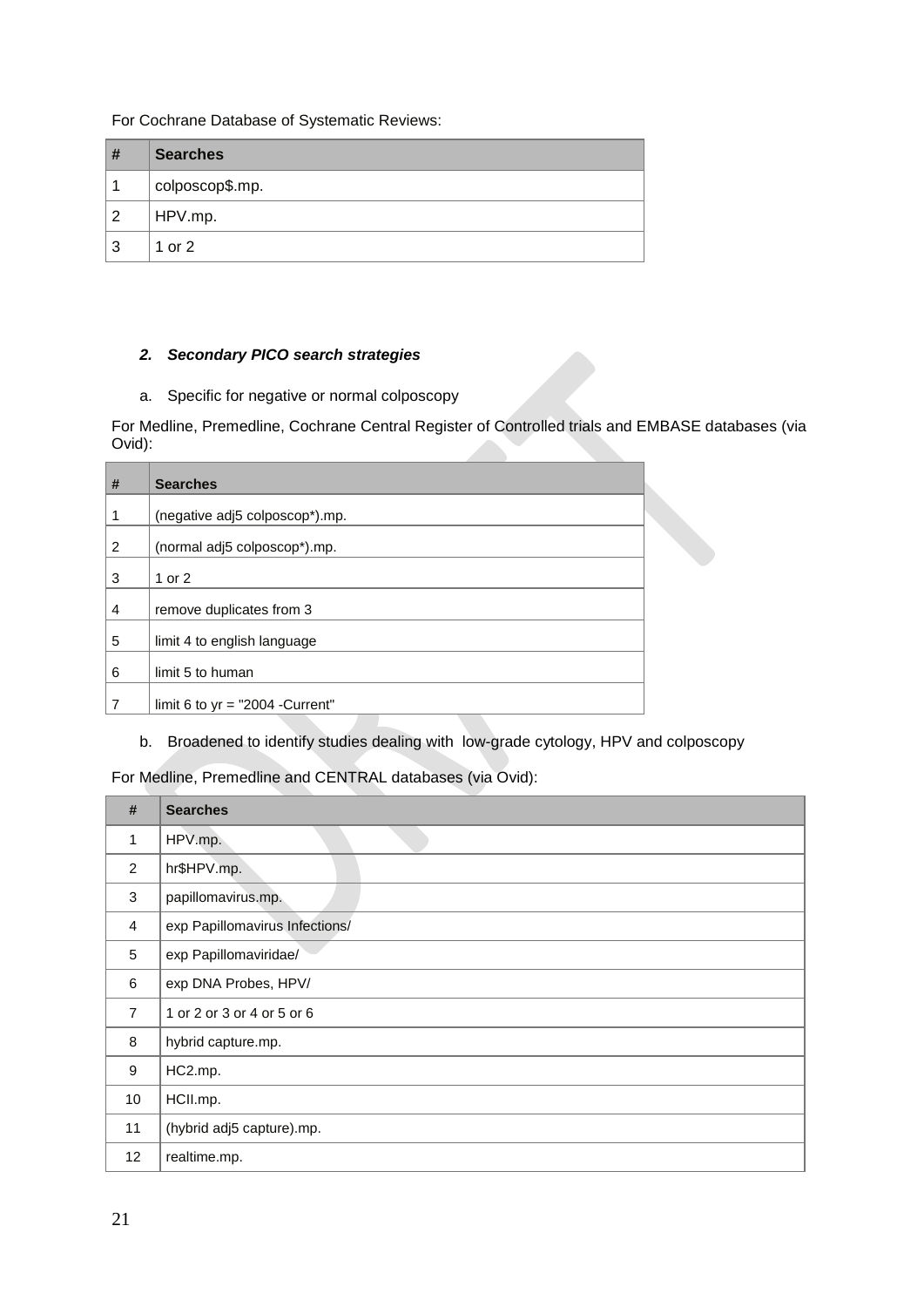| 13 | cervista.mp.                                                  |
|----|---------------------------------------------------------------|
| 14 | amplicor.mp.                                                  |
| 15 | cobas 4800.mp.                                                |
| 16 | linear array.mp.                                              |
| 17 | (linear adj3 array).mp.                                       |
| 18 | papillocheck.mp.                                              |
| 19 | 8 or 9 or 10 or 11 or 12 or 13 or 14 or 15 or 16 or 17 or 18  |
| 20 | exp Polymerase Chain Reaction/                                |
| 21 | pcr.mp.                                                       |
| 22 | 20 or 21                                                      |
| 23 | 7 or 19 or 22                                                 |
| 24 | exp Vaginal Smears/                                           |
| 25 | ((cervi* or vagina*) and (smear* or screening* or test*)).tw. |
| 26 | (pap adj5 smear).tw.                                          |
| 27 | papanicolaou.tw.                                              |
| 28 | LBC.mp.                                                       |
| 29 | cytolog\$.mp.                                                 |
| 30 | exp Uterine Cervical Dysplasia/                               |
| 31 | cervical dysplasia.mp.                                        |
| 32 | (cervi* adj5 dysplasia).mp.                                   |
| 33 | (dyskaryosis or dyskariosis).mp.                              |
| 34 | ASCUS.mp.                                                     |
| 35 | ASC US.mp.                                                    |
| 36 | ASC\$US.mp.                                                   |
| 37 | ASC R.mp.                                                     |
| 38 | (atypical squamous adj4 cervi\$).mp.                          |
| 39 | atypical endocervical.mp.                                     |
| 40 | atypical gland\$.mp.                                          |
| 41 | AGUS.mp.                                                      |
| 42 | ((borderline or low-grade) adj3 abnormal\$).mp.               |
| 43 | ((borderline or low-grade) adj3 cytology).mp.                 |
| 44 | SIL.mp.                                                       |
| 45 | LSIL.mp.                                                      |
| 46 | L-SIL.mp.                                                     |
| 47 | LGSIL\$.mp.                                                   |
| 48 | pLSIL\$.mp.                                                   |
| 49 | dLSIL\$.mp.                                                   |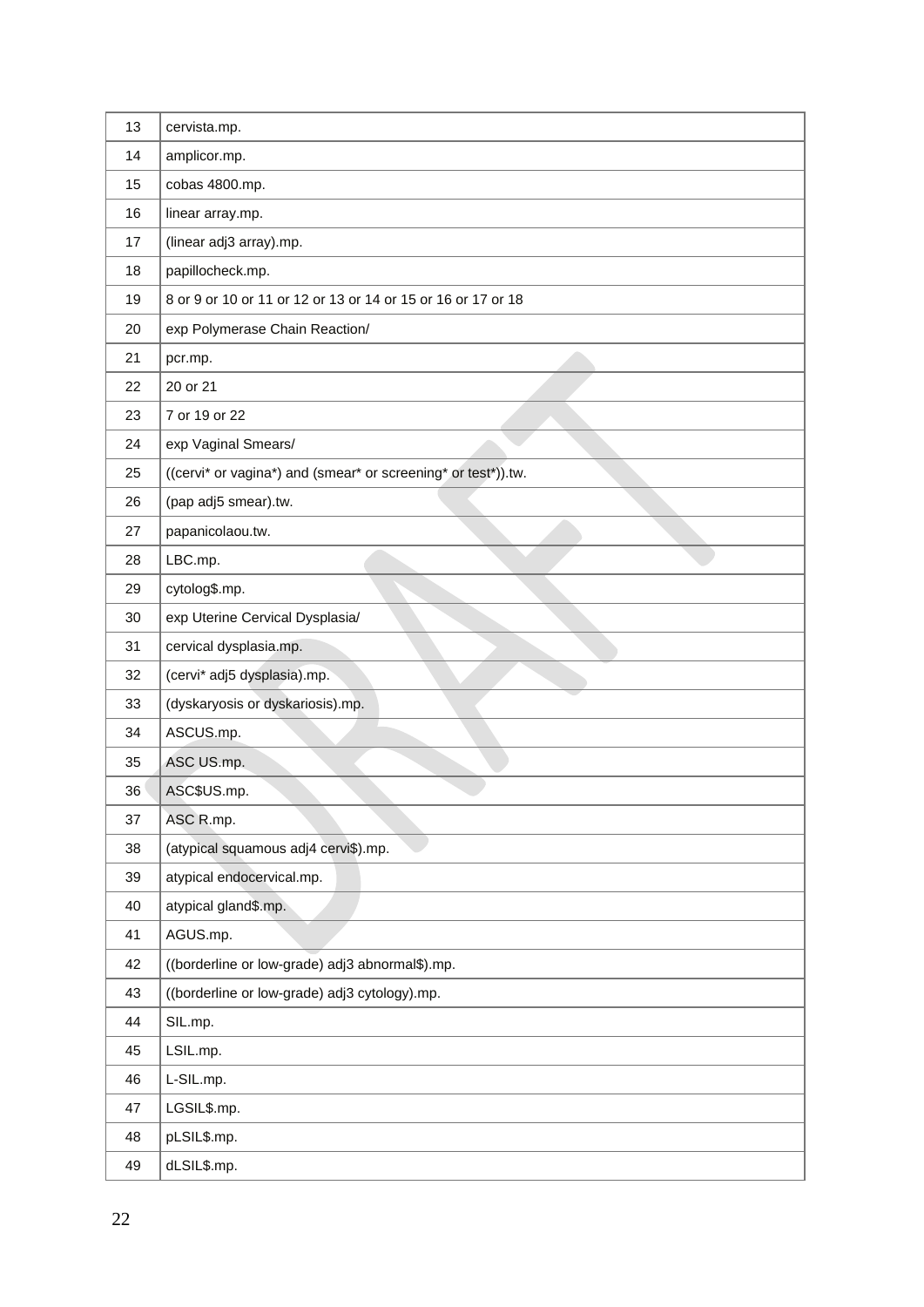| 50 | low-grade squamous intraepithelial.mp.                                                                                                                                  |
|----|-------------------------------------------------------------------------------------------------------------------------------------------------------------------------|
| 51 | possible low-grade squamous intraepithelial.mp.                                                                                                                         |
| 52 | definite low-grade squamous intraepithelial.mp.                                                                                                                         |
| 53 | 24 or 25 or 26 or 27 or 28 or 29 or 30 or 31 or 32 or 33 or 34 or 35 or 37 or 38 or 39 or 40 or 41 or 42<br>or 43 or 44 or 45 or 46 or 47 or 48 or 49 or 50 or 51 or 52 |
| 54 | exp Colposcopy/                                                                                                                                                         |
| 55 | colposcop\$.mp.                                                                                                                                                         |
| 56 | 54 or 55                                                                                                                                                                |
| 57 | Surveillance.mp.                                                                                                                                                        |
| 58 | 56 or 57                                                                                                                                                                |
| 59 | 23 and 53 and 58                                                                                                                                                        |
|    |                                                                                                                                                                         |

# For Embase database (via Embase):

| #   | <b>Searches</b>                                                         |
|-----|-------------------------------------------------------------------------|
| 1.  | 'hpv 16'/exp OR 'hpv 16'                                                |
| 2.  | 'hpv18'/exp OR 'hpv18'                                                  |
| 3.  | 'hpv31'/exp OR 'hpv31'                                                  |
| 4.  | 'hpv33'/exp OR 'hpv33'                                                  |
| 5.  | 'hpv35'/exp OR 'hpv35'                                                  |
| 6.  | 'hpv45'/exp OR 'hpv45'                                                  |
| 7.  | 'hpv 52'/exp OR 'hpv 52'                                                |
| 8.  | 'hpv 58'/exp OR 'hpv 58'                                                |
| 9.  | 'hpv'/exp OR 'hpv'                                                      |
| 10. | 'human papillomavirus'/exp OR 'human papillomavirus'                    |
| 11. | 'human papillomavirus test'                                             |
| 12. | hr*hpv                                                                  |
| 13. | #1 OR #2 OR #3 OR #4 OR #5 OR #6 OR #7 OR #8 OR #9 OR #10 OR #11 OR #12 |
| 15. | 'vagina smear'/exp OR 'vagina smear'                                    |
| 16. | 'uterine cervix cytology'/exp OR 'uterine cervix cytology'              |
| 17. | 'uterine cervix dysplasia'/exp OR 'uterine cervix dysplasia'            |
| 18. | cervi* OR vagina* AND (smear* OR screen* OR test*)                      |
| 19. | pap* NEAR/5 smear*                                                      |
| 20. | papanicolaou                                                            |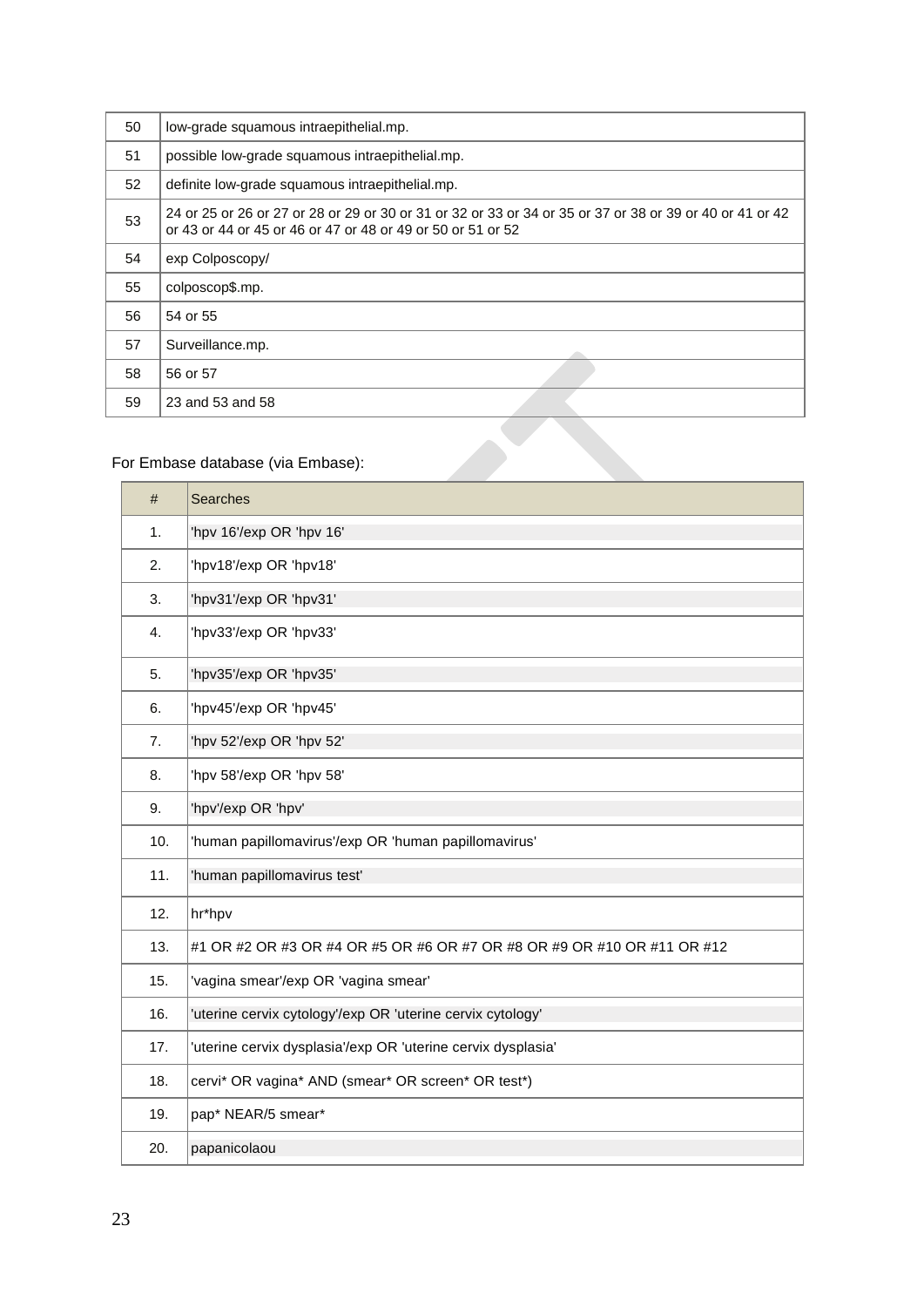| 21. | 'papanicolaou test'/exp OR 'papanicolaou test'                                                                                                    |  |
|-----|---------------------------------------------------------------------------------------------------------------------------------------------------|--|
| 22. | lbc                                                                                                                                               |  |
| 23. | cytolog*                                                                                                                                          |  |
| 24. | cervi* NEAR/5 dysplasia                                                                                                                           |  |
| 25. | dyskaryosis OR dyskariosis                                                                                                                        |  |
| 26. | ascus OR 'asc us' OR 'asc r'                                                                                                                      |  |
| 27. | 'asc-us' OR 'asc-r'                                                                                                                               |  |
| 28. | atypical AND squamous NEAR/4 cervi*                                                                                                               |  |
| 29. | 'atypical endocervical'                                                                                                                           |  |
| 30. | atypical NEXT/1 gland*                                                                                                                            |  |
| 31. | agus                                                                                                                                              |  |
| 32. | (borderline OR 'low-grade') NEAR/3 abnormal*                                                                                                      |  |
| 33. | (borderline OR 'low-grade') NEAR/3 cytology                                                                                                       |  |
| 35. | sil* OR Isil* OR 'I-sil' OR Igsil* OR plsil* OR dlsil* OR 'p/dlsil'                                                                               |  |
| 36. | 'low-grade squamous intraepithelial'                                                                                                              |  |
| 37. | #15 OR #16 OR #17 OR #18 OR #19 OR #20 OR #21 OR #22 OR #23 OR #24 OR #25 OR #26<br>OR #27 OR #28 OR #29 OR #30 OR #31 OR #32OR #33 OR #35 OR #36 |  |
| 38. | 'colposcopy'/exp                                                                                                                                  |  |
| 39. | colposcop*                                                                                                                                        |  |
| 40. | surveillance                                                                                                                                      |  |
| 41. | #38 OR #39 OR #40                                                                                                                                 |  |
| 42. | #13 AND #37 AND #41                                                                                                                               |  |
| 43. | #13 AND #37 AND #41 AND [2004-2015]/py                                                                                                            |  |
| 44. | #13 AND #37 AND #41 AND [2004-2015]/py AND [english]/lim                                                                                          |  |
| 45. | #13 AND #37 AND #41 AND [2004-2015]/py AND [english]/lim AND [embase]/lim                                                                         |  |
| 46. | #13 AND #37 AND #41 AND [2004-2015]/py AND [english]/lim AND [embase]/lim AND<br>[medline]/lim                                                    |  |
| 47. | #44 NOT #46                                                                                                                                       |  |

For Health Technology Assessments (HTA) and Database of Abstracts of Reviews of Effects (DARE) databases (via OvidSP):

| $\overline{\mathbf{H}}$<br>- -<br><b>TT</b> | <b>Searches</b> |
|---------------------------------------------|-----------------|
|                                             | HPV.mp.         |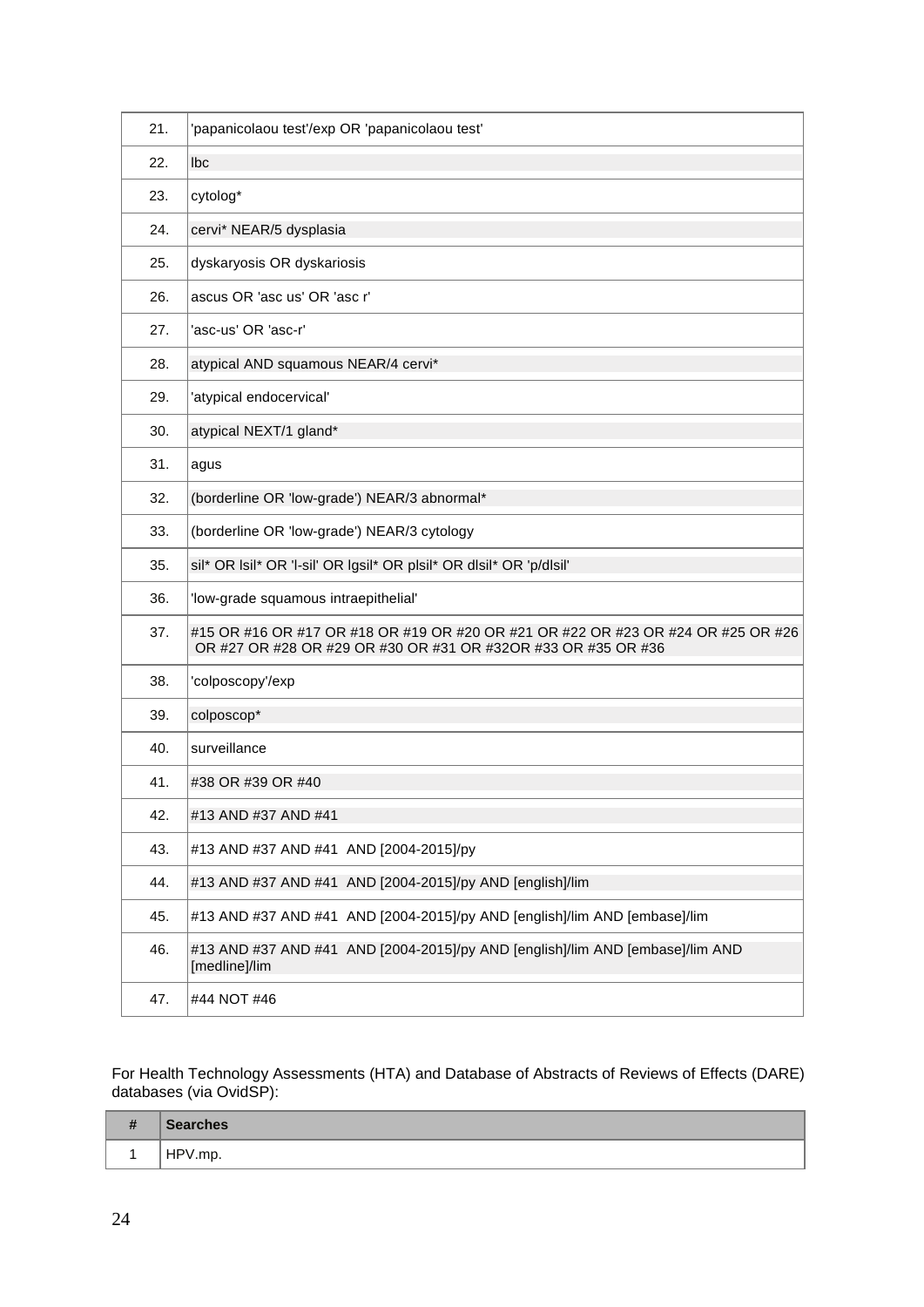| $\overline{c}$ | hr\$HPV.mp.                                                   |
|----------------|---------------------------------------------------------------|
| 3              | papillomavirus.mp.                                            |
| 4              | exp Papillomavirus Infections/                                |
| 5              | exp Papillomaviridae/                                         |
| 6              | exp DNA Probes, HPV/                                          |
| $\overline{7}$ | 1 or 2 or 3 or 4 or 5 or 6                                    |
| 8              | hybrid capture.mp.                                            |
| 9              | HC2.mp.                                                       |
| 10             | HCII.mp.                                                      |
| 11             | (hybrid adj5 capture).mp.                                     |
| 12             | realtime.mp.                                                  |
| 13             | cervista.mp.                                                  |
| 14             | amplicor.mp.                                                  |
| 15             | cobas 4800.mp.                                                |
| 16             | linear array.mp.                                              |
| 17             | (linear adj3 array).mp.                                       |
| 18             | papillocheck.mp.                                              |
| 19             | 8 or 9 or 10 or 11 or 12 or 13 or 14 or 15 or 16 or 17 or 18  |
| 20             | exp Polymerase Chain Reaction/                                |
| 21             | pcr.mp.                                                       |
| 22             | 20 or 21                                                      |
| 23             | 7 or 19 or 22                                                 |
| 24             | exp Vaginal Smears/                                           |
| 25             | ((cervi* or vagina*) and (smear* or screening* or test*)).tw. |
| 26             | (pap adj5 smear).tw.                                          |
| 27             | papanicolaou.tw.                                              |
| 28             | LBC.mp.                                                       |
| 29             | cytolog\$.mp.                                                 |
| 30             | exp Uterine Cervical Dysplasia/                               |
| 31             | cervical dysplasia.mp.                                        |
| 32             | (cervi* adj5 dysplasia).mp.                                   |
| 33             | (dyskaryosis or dyskariosis).mp.                              |
| 34             | ASCUS.mp.                                                     |
| 35             | ASC US.mp.                                                    |
| 36             | ASC\$US.mp.                                                   |
| 37             | ASC R.mp.                                                     |
| 38             | (atypical squamous adj4 cervi\$).mp.                          |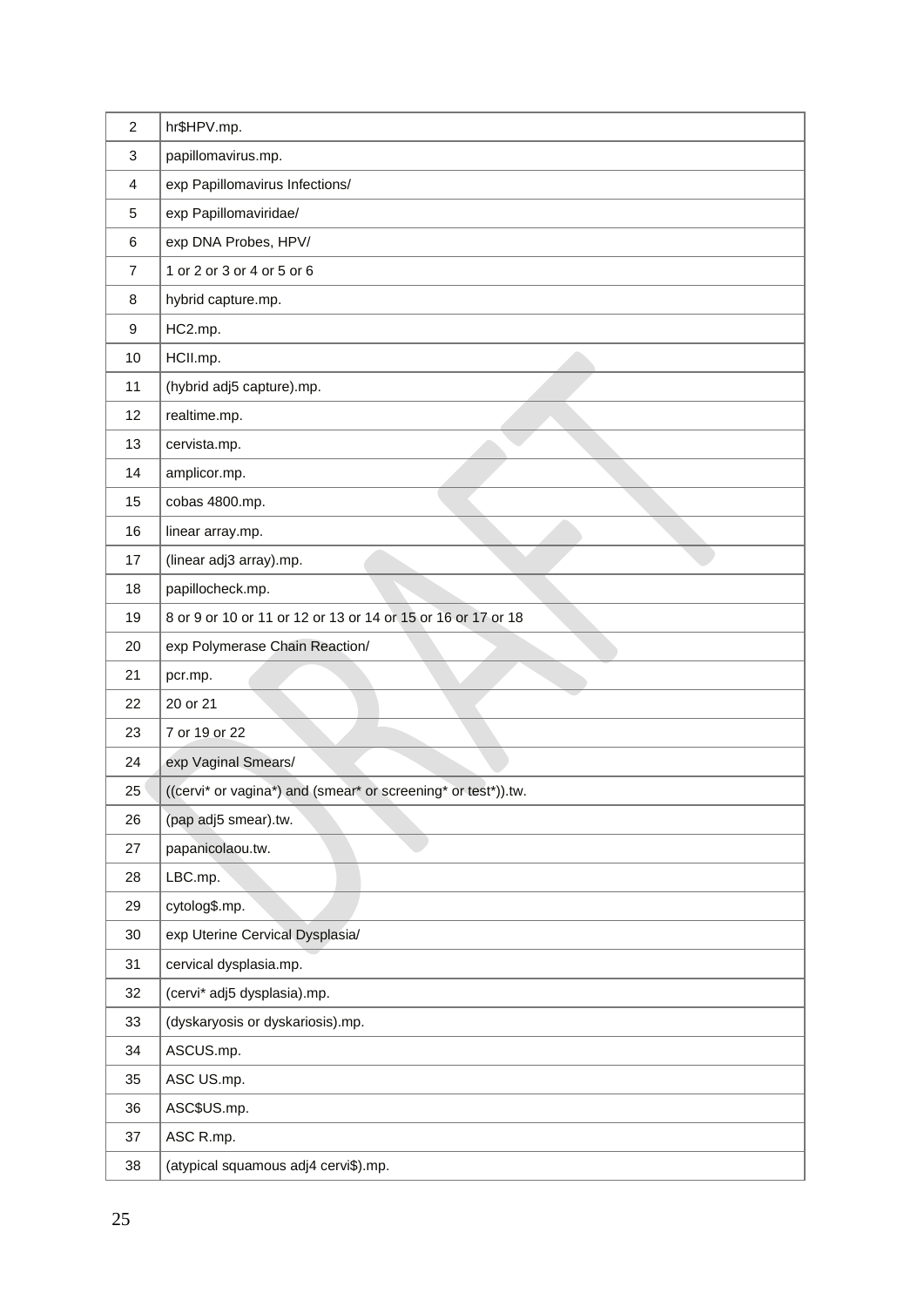| 39 | atypical endocervical.mp.                                                                                                                                               |
|----|-------------------------------------------------------------------------------------------------------------------------------------------------------------------------|
| 40 | atypical gland\$.mp.                                                                                                                                                    |
| 41 | AGUS.mp.                                                                                                                                                                |
| 42 | ((borderline or low-grade) adj3 abnormal\$).mp.                                                                                                                         |
| 43 | ((borderline or low-grade) adj3 cytology).mp.                                                                                                                           |
| 44 | SIL.mp.                                                                                                                                                                 |
| 45 | LSIL.mp.                                                                                                                                                                |
| 46 | L-SIL.mp.                                                                                                                                                               |
| 47 | LGSIL\$.mp.                                                                                                                                                             |
| 48 | pLSIL\$.mp.                                                                                                                                                             |
| 49 | dLSIL\$.mp.                                                                                                                                                             |
| 50 | low-grade squamous intraepithelial.mp.                                                                                                                                  |
| 51 | possible low-grade squamous intraepithelial.mp.                                                                                                                         |
| 52 | definite low-grade squamous intraepithelial.mp.                                                                                                                         |
| 53 | 24 or 25 or 26 or 27 or 28 or 29 or 30 or 31 or 32 or 33 or 34 or 35 or 37 or 38 or 39 or 40 or 41 or 42<br>or 43 or 44 or 45 or 46 or 47 or 48 or 49 or 50 or 51 or 52 |
| 54 | exp Colposcopy/                                                                                                                                                         |
| 55 | colposcop\$.mp.                                                                                                                                                         |
| 56 | 54 or 55                                                                                                                                                                |
| 57 | Surveillance.mp.                                                                                                                                                        |
| 58 | 56 or 57                                                                                                                                                                |
| 59 | 23 and 53 and 58                                                                                                                                                        |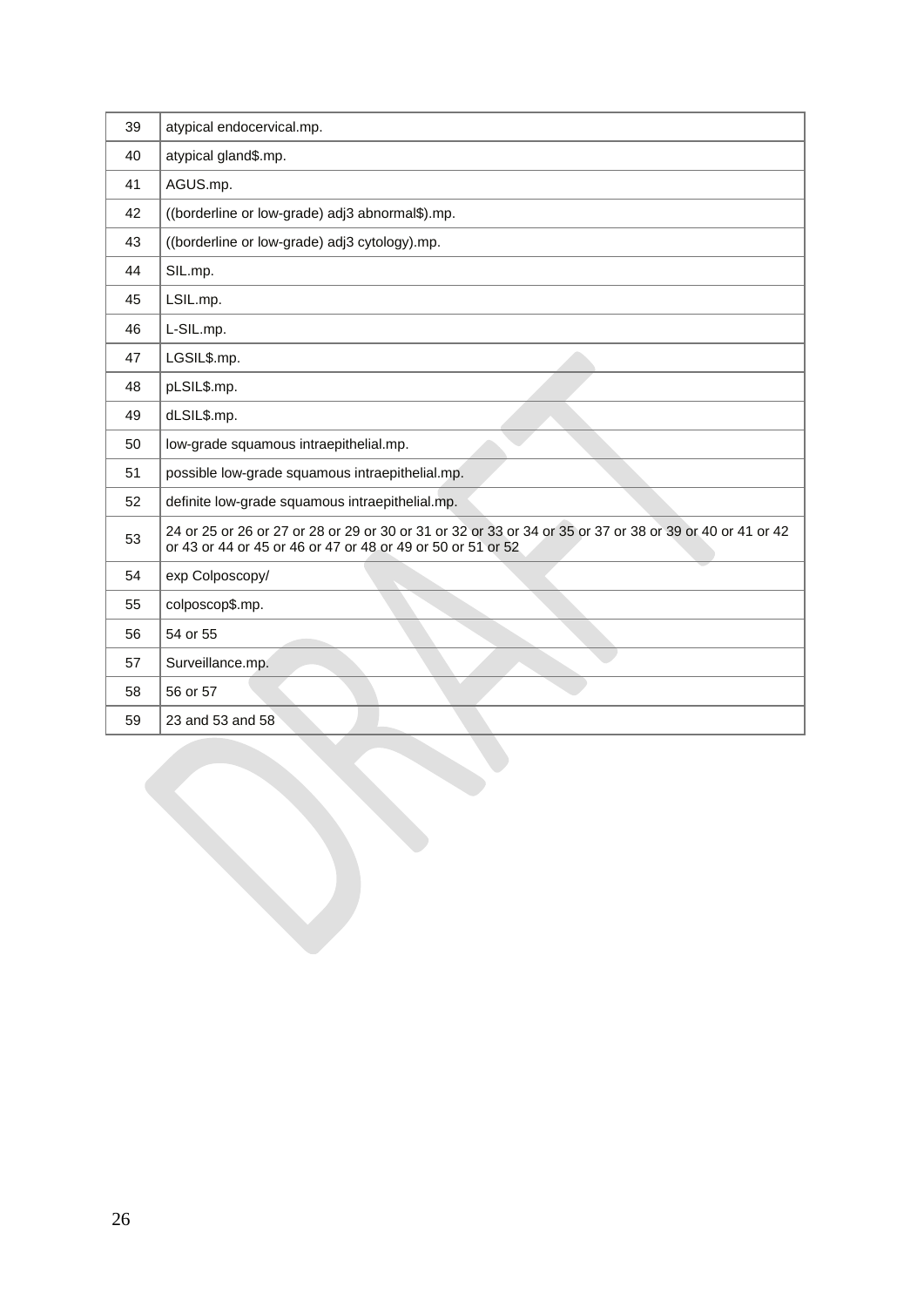### **Appendix B:**

| Level   | <b>Study design</b>                                      |
|---------|----------------------------------------------------------|
|         | Meta-analysis or a systematic review of level II studies |
| Ш       | Prospective cohort studies                               |
| $III-1$ | All or none                                              |
| $III-2$ | Retrospective cohort studies                             |
| $III-3$ | Case control studies                                     |
| IV      | Cross-sectional studies or case series                   |

### **Level of evidence rating criteria – Risk assessment studies**

*According to the standards of the National Health and Medical Research Council*

#### **Relevance of the Evidence**

| Rating | <b>Relevance</b>                                                                                                                                           |  |
|--------|------------------------------------------------------------------------------------------------------------------------------------------------------------|--|
|        | Evidence of an effect on patient-relevant clinical outcomes including benefits and harms, quality of<br>life and survival.                                 |  |
|        | Evidence of an effect on a surrogate outcome <sup>*</sup> that has been shown to be predictive of patient-<br>relevant outcomes for the same intervention. |  |
|        | Evidence of an effect on proven surrogate outcomes but for a different intervention.                                                                       |  |
|        | Evidence of an effect on proven surrogate outcomes but for a different intervention and population.                                                        |  |
|        | Evidence confined to unproven surrogate outcomes.                                                                                                          |  |

*\*'surrogate outcome' refers to reasonable indicators of whether there has been some effect (e.g. blood pressure measurements or levels of serum cholesterol)* 

Points for considering patient-relevant outcomes:

i) The goal of decision making in health care is to choose the intervention(s) (which may include doing nothing) that is (are) most likely to deliver the outcomes that patients find desirable.

ii) Surrogate outcomes (such as blood pressure measurements or levels of serum cholesterol) may be reasonable indicators of whether there has been some effect. However, they should not be the basis for clinical decisions unless they reliably predict an effect on the way the patient feels, otherwise they will not be of interest to the patient or their carers.

iii) All possible outcomes that are of most interest to patients (particularly harms) should be identified and evaluated.

*Adapted from table 1.10 of: National Health and Medical Research Council. How to use the evidence: assessment and application of scientific evidence. Canberra: NHMRC; 2000.* 

*[http://www.nhmrc.gov.au/\\_files\\_nhmrc/file/publications/synopses/cp69.pdf](http://www.nhmrc.gov.au/_files_nhmrc/file/publications/synopses/cp69.pdf)*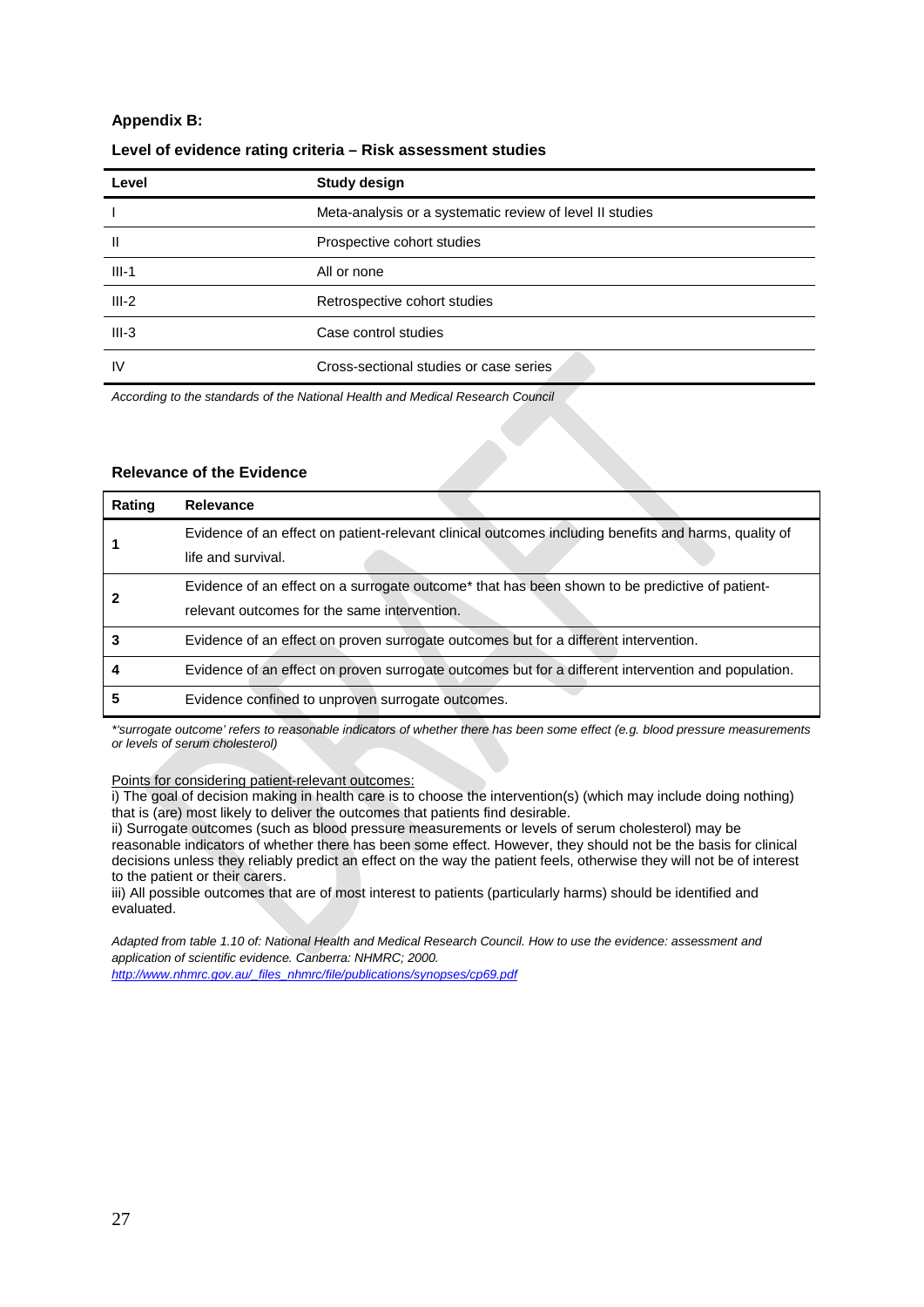# **Appendix C:**

| Potentially relevant guidelines identified and reason why not adopted |  |  |
|-----------------------------------------------------------------------|--|--|
|-----------------------------------------------------------------------|--|--|

| Year | Organization                                                   | <b>Title</b>                                                          | Reason why not adopted       |
|------|----------------------------------------------------------------|-----------------------------------------------------------------------|------------------------------|
| 2012 | American Society for                                           | Updated consensus guidelines for the                                  | Consensus based on           |
|      | Colposcopy and                                                 | management of abnormal cervical cancer                                | literature searches and KPNC |
|      | Cervical Pathology.                                            | screening tests and cancer precursors                                 | data                         |
| 2012 | Society of<br>Obstetricians and<br>Gynaecologists of<br>Canada | Colposcopic management of abnormal<br>cervical cytology and histology | Consensus based              |
| 2008 | European Cancer                                                | European guidelines for quality assurance in                          | Unclear as to whether based  |
|      | Screening Network and                                          | cervical cancer screening: recommendations                            | on systematic reviews - full |
|      | European Cancer                                                | for clinical management of abnormal cervical                          | document no longer available |
|      | <b>Network</b>                                                 | cytology, Part 1                                                      | at published website         |

## **Excluded Studies**

| Study             | <b>Reason for Exclusion</b>                                                                           |
|-------------------|-------------------------------------------------------------------------------------------------------|
| Adams 2006        | Participants women with negative biopsy not negative colposcopy                                       |
| Alouini 2015      | Letter to editor                                                                                      |
| Bjerre 2008       | No follow-up results for women with a normal colposcopy                                               |
| Cantor 2008       | No separate analysis for referral cytology of p/dLSIL                                                 |
| Carcopino 2012    | No outcomes specifically for women with initial normal colposcopy                                     |
| Carozzi 2013a     | No outcomes specifically for women with initial normal colposcopy                                     |
| Carozzi 2013b     | No outcomes specifically for women with initial normal colposcopy                                     |
| Castle 2009       | Reports initial cytology and colposcopy results for cases only on follow-up                           |
| Castle 2011       | No outcomes specifically for women with initial normal colposcopy                                     |
| Davies 2015       | No separate analysis for referral cytology of p/dLSIL                                                 |
| Del Pinto 201     | No outcomes specifically for women with initial normal colposcopy and<br>referral cytology of p/dLSIL |
| Elfgren 2005      | No follow-up of women with negative colposcopy; cross-sectional results only                          |
| Gage 2010         | No outcomes specifically for women with initial normal colposcopy                                     |
| Giorgi Rossi 2013 | No separate analysis for referral cytology of p/dLSIL                                                 |
| <b>Huh 2014</b>   | No follow-up of women with negative colposcopy; cross-sectional results only                          |
| Jeronimo 2006     | <b>Review</b>                                                                                         |
| Kourounis 2004    | No outcomes of interest - histology not reported                                                      |
| Lanneau 2007      | Did not include women with referral cytology of p/dLSIL                                               |
| Luesley 2009      | No separate analysis for referral cytology of p/dLSIL                                                 |
| Massad 2009       | No outcomes specifically for women with normal colposcopy                                             |
| Massad 2015       | Commentary                                                                                            |
| Mesher 2011       | No outcomes specifically for women with initial normal colposcopy                                     |
| Porras 2012       | No separate analysis for referral cytology of p/dLSIL                                                 |
| Pretorius 2004    | Participants women with CIN2+ diagnosis                                                               |
| Pretorius 2006a   | No separate analysis for referral cytology of p/dLSIL                                                 |
| Pretorius 2006b   | Case series - no comparison of prognostic factors                                                     |
| Pretorius 2011    | No separate analysis for referral cytology of p/dLSIL                                                 |
| Puertas 2011      | Did not include women with referral cytology of p/dLSIL                                               |
| Walker 2006       | Outcomes for subsequent not initial normal colposcopy - no follow-up for                              |
|                   | negative colposcopy                                                                                   |
| Wiesenfeld 2015   | Commentary                                                                                            |
| Winsley 2014      | Participants women with negative biopsy not negative colposcopy                                       |
| <b>Yang 2008</b>  | No separate analysis for referral cytology of p/dLSIL                                                 |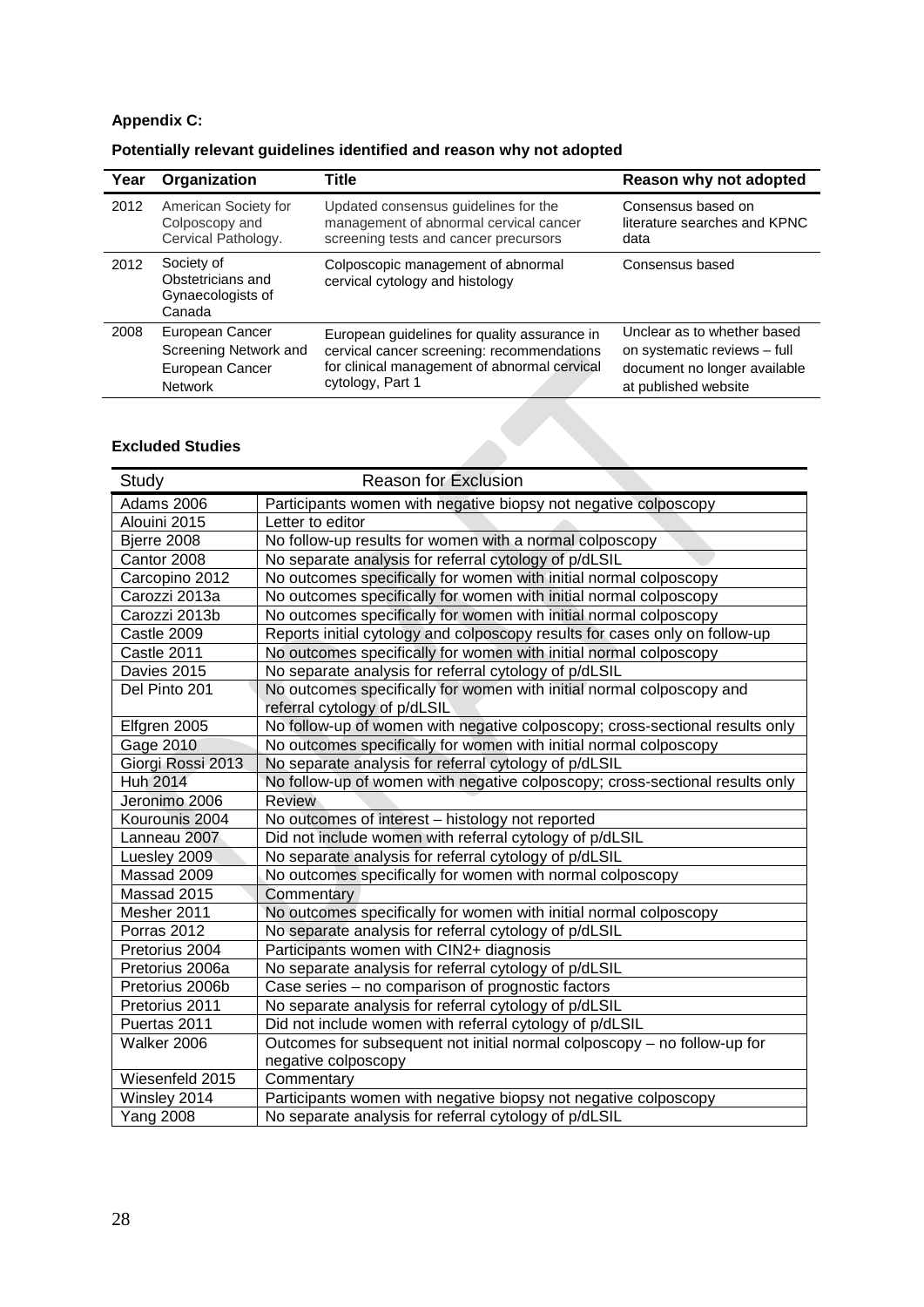## **References: Excluded Studies**

- 1. Adams AL, Eltoum I, Roberson J et al. Negative colposcopic biopsy after positive human papilloma virus (HPV) DNA testing: false-positive HPV results or false-negative histologic findings? *American Journal of Clinical Pathology*. 2006;125:413-418.
- 2. Alouini S. Relevance of random biopsy at the transformation zone when colposcopy is negative. *Obstetrics & Gynecology*. 2015;125:492.
- 3. Bjerre P, Silfverdal L, Dillner L et al. A randomized trial of basing treatment on human papillomavirus and/or cytology results in low-grade cervical lesion triage. *American Journal of Obstetrics & Gynecology*. 2008;199:24-27.
- 4. Cantor SB, Cardenas-Turanzas M, Cox DD et al. Accuracy of colposcopy in the diagnostic setting compared with the screening setting. *Obstetrics & Gynecology*. 2008;111:7-14.
- 5. Carcopino X, Henry M, Mancini J et al. Two years outcome of women infected with high risk HPV having normal colposcopy following low-grade or equivocal cytological abnormalities: are HPV16 and 18 viral load clinically useful predictive markers? *Journal of Medical Virology*. 2012;84:964-972.
- 6. Carozzi F, Gillio-Tos A, Confortini M et al. Risk of high-grade cervical intraepithelial neoplasia during follow-up in HPV-positive women according to baseline p16-INK4A results: a prospective analysis of a nested substudy of the NTCC randomised controlled trial. *Lancet Oncology*. 2013;14:168-176.
- 7. Carozzi F, Visioli CB, Confortini M et al. hr-HPV testing in the follow-up of women with cytological abnormalities and negative colposcopy. *British Journal of Cancer*. 2013;109:1766- 1774.
- 8. Castle PE, Rodriguez AC, Burk RD et al. Neither one-time negative screening tests nor negative colposcopy provides absolute reassurance against cervical cancer. *International Journal of Cancer*. 2009;125:1649-1656.
- 9. Castle PE, Gage JC, Wheeler CM et al. The clinical meaning of a cervical intraepithelial neoplasia grade 1 biopsy. *Obstet Gynecol*. 2011;118:1222-1229.
- 10. Davies KR, Cantor SB, Cox DD et al. An alternative approach for estimating the accuracy of colposcopy in detecting cervical precancer. *PLoS ONE*. 2015;10:e0126573.
- 11. del PM, Torne A, Alonso I et al. Colposcopy prediction of progression in human papillomavirus infections with minor cervical lesions. *Obstetrics & Gynecology*. 2010;116:1324-1331.
- 12. Elfgren K, Rylander E, Radberg T et al. Colposcopic and histopathologic evaluation of women participating in population-based screening for human papillomavirus deoxyribonucleic acid persistence. *American journal of obstetrics and gynecology*. 2005;193:650-657.
- 13. Gage JC, Schiffman M, Solomon D et al. Comparison of measurements of human papillomavirus persistence for postcolposcopic surveillance for cervical precancerous lesions. *Cancer Epidemiology, Biomarkers & Prevention*. 2010;19:1668-1674.
- 14. Giorgi RP, Benevolo M, Vocaturo A et al. Prognostic value of HPV E6/E7 mRNA assay in women with negative colposcopy or CIN1 histology result: a follow-up study. *PLoS ONE [Electronic Resource]*. 2013;8:e57600.
- 15. Huh WK, Sideri M, Stoler M et al. Relevance of random biopsy at the transformation zone when colposcopy is negative. *Obstetrics & Gynecology*. 2014;124:670-678.